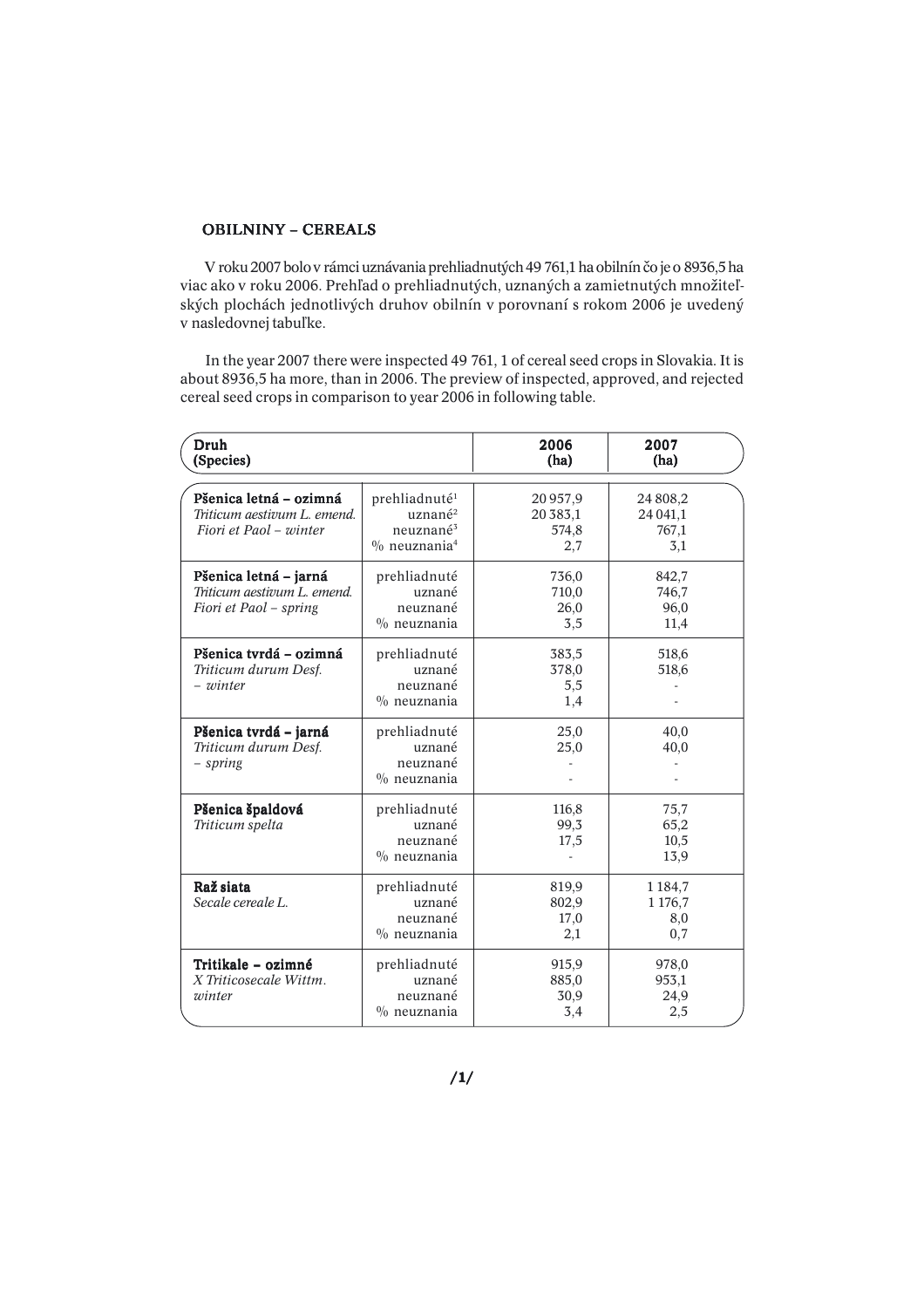| Druh<br>(Species)                                                                                                     |                                                      | 2006<br>(ha)                               | 2007<br>(ha)                              |
|-----------------------------------------------------------------------------------------------------------------------|------------------------------------------------------|--------------------------------------------|-------------------------------------------|
| Tritikale - jarné<br>X Triticosecale Wittm. - spring                                                                  | prehliadnuté<br>uznané<br>neuznané<br>$\%$ neuznania | 41,0<br>41,0<br>÷,                         | 87,0<br>87,0                              |
| Jačmeň siaty – jarný<br>Hordeum vulgare L. - spring                                                                   | prehliadnuté<br>uznané<br>neuznané<br>$\%$ neuznania | 11 906,8<br>11738,4<br>168,4<br>1,4        | 15 230,8<br>14 874,6<br>356,3<br>2,3      |
| Jačmeň siaty – ozimný<br>Hordeum vulgare L. - winter                                                                  | prehliadnuté<br>uznané<br>neuznané<br>$\%$ neuznania | 822,9<br>792,2<br>30,7<br>3,7              | 1 1 1 3 , 6<br>1 0 4 5 , 3<br>68,3<br>6,1 |
| Ovos siaty<br>Avena spp.                                                                                              | prehliadnuté<br>uznané<br>neuznané<br>$\%$ neuznania | 1286,0<br>1 2 4 3 , 8<br>42,2<br>3,2       | 1457,7<br>1384,1<br>73,6<br>5,1           |
| Kukurica siata<br>Zea mays L.                                                                                         | prehliadnuté<br>uznané<br>neuznané<br>$\%$ neuznania | 2707,5<br>2415,0<br>292,5<br>10,8          | 3 3 2 9 , 7<br>3 162,6<br>167,1<br>5,0    |
| Pohánka<br>Fagopyrum esculentum<br>Moench var. alata Bat.                                                             | prehliadnuté<br>uznané<br>neuznané<br>$\%$ neuznania | 61,2<br>61,2                               | 45,0<br>45,0                              |
| Proso siate<br>Panicum miliaceum L.                                                                                   | prehliadnuté<br>uznané<br>neuznané<br>$%$ neuznania  | 40,0<br>30,0<br>10,0<br>25,0               | 41,8<br>41,8<br>÷,<br>٠                   |
| Cirok dvojfarebný<br>x Cirok sudánsky<br>Sorghum bicolor (L.) Moench<br>xSorghum sudanense (Piper) Stapf. % neuznania | prehliadnuté<br>uznané<br>neuznané                   | 6,0<br>6,0                                 | 7,1<br>$_{7,1}$                           |
| Cirok sudánsky<br>Sorghum sudanense (Piper)<br>Stapf.                                                                 | prehliadnuté<br>uznané<br>neuznané<br>$\%$ neuznania | ä,<br>$\overline{a}$                       | 1,0<br>$_{1,0}$                           |
| Spolu - Total                                                                                                         | prehliadnuté<br>uznané<br>neuznané<br>$\%$ neuznania | 40 826,4<br>39 610,9<br>1 2 1 5 , 5<br>3,0 | 49 761,5<br>48 189,7<br>1 571,8<br>3,2    |

<sup>1</sup> inspected areas; <sup>2</sup> approved areas; <sup>3</sup> rejected areas ;  $\frac{40}{6}$  of rejected areas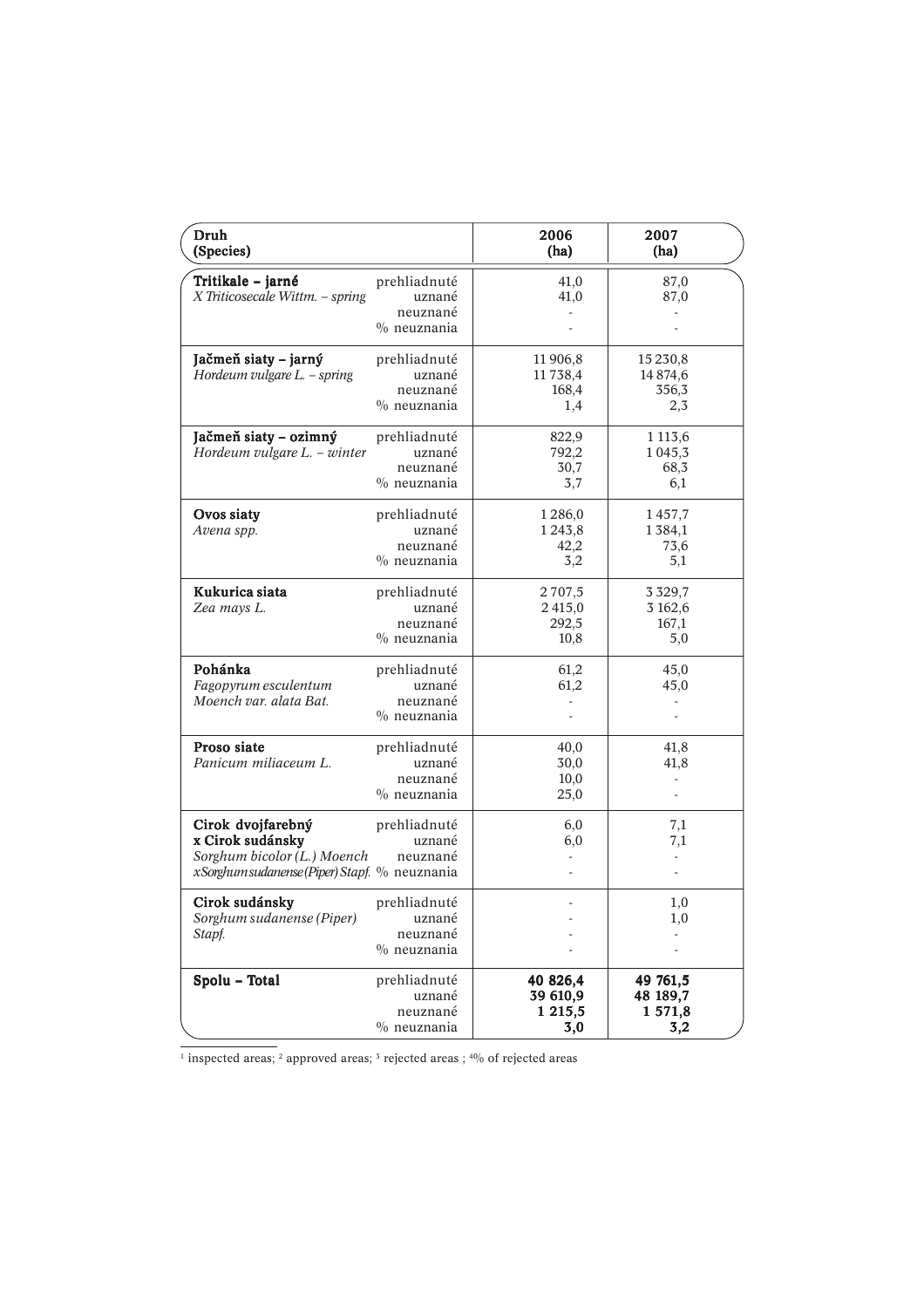Prehľad o uznaných množiteľských plochách podľa jednotlivých odrôd, kategórií a generácií je uvedený v nasledovnej tabuľke.

Preview of approved areas according to the varieties, categories and generations is following table.

| Druh -<br><b>Species</b><br>Odroda -<br>Variety                                                                                                                                                                                                                      | SE+E osivo<br>Pre-Basic<br>+ Basic seed<br>(ha)                                                                                                                                                                                    | C1/H<br>Cert. seed<br>1st gen.<br>(ha)                                                                                                                           | C <sub>2</sub><br>Cert. seed<br>2nd gen.<br>(ha)                                                                | Spolu<br><b>Total</b><br>(ha)                                                                                                                                                                                     | $\frac{0}{0}$                                                                                                                                                          |
|----------------------------------------------------------------------------------------------------------------------------------------------------------------------------------------------------------------------------------------------------------------------|------------------------------------------------------------------------------------------------------------------------------------------------------------------------------------------------------------------------------------|------------------------------------------------------------------------------------------------------------------------------------------------------------------|-----------------------------------------------------------------------------------------------------------------|-------------------------------------------------------------------------------------------------------------------------------------------------------------------------------------------------------------------|------------------------------------------------------------------------------------------------------------------------------------------------------------------------|
| Cirok dvojfarebný x Cirok sudánsky<br>Sorghum bicolor (L.) Moench x Sorghum sudanense (Piper) Stapf                                                                                                                                                                  |                                                                                                                                                                                                                                    |                                                                                                                                                                  |                                                                                                                 |                                                                                                                                                                                                                   |                                                                                                                                                                        |
| GK Csaba                                                                                                                                                                                                                                                             |                                                                                                                                                                                                                                    | 7,1                                                                                                                                                              |                                                                                                                 | 7,1                                                                                                                                                                                                               | 100,0                                                                                                                                                                  |
| Spolu:                                                                                                                                                                                                                                                               |                                                                                                                                                                                                                                    | 7,1                                                                                                                                                              |                                                                                                                 | 7,1                                                                                                                                                                                                               | 100,0                                                                                                                                                                  |
| Cirok sudánsky (Sorghum sudanense (Piper) Stapf.)                                                                                                                                                                                                                    |                                                                                                                                                                                                                                    |                                                                                                                                                                  |                                                                                                                 |                                                                                                                                                                                                                   |                                                                                                                                                                        |
| Zöldike                                                                                                                                                                                                                                                              | 1,0                                                                                                                                                                                                                                |                                                                                                                                                                  | ä,                                                                                                              | 1,0                                                                                                                                                                                                               | 100,0                                                                                                                                                                  |
| Spolu:                                                                                                                                                                                                                                                               | 1,0                                                                                                                                                                                                                                |                                                                                                                                                                  | $\overline{a}$                                                                                                  | 1,0                                                                                                                                                                                                               | 100,0                                                                                                                                                                  |
| Jačmeň siaty - jarný (Hordeum vulgare L. – spring)                                                                                                                                                                                                                   |                                                                                                                                                                                                                                    |                                                                                                                                                                  |                                                                                                                 |                                                                                                                                                                                                                   |                                                                                                                                                                        |
| Argument<br>Attraction<br><b>Bojos</b><br>Ebson<br>Estana<br>Expres<br>Ezer<br><b>Jersey</b><br>Jubilant<br>Kangoo<br>Kompakt<br>Ludan<br>Madonna<br>Malz<br>Nadir<br>Nitran<br>Poprad<br>Prestige<br>Pribina<br>Progres<br>Sebastian<br>Slaven<br>Stratus<br>Xanadu | 57,5<br>90,0<br>240,0<br>264,8<br>37,1<br>20,0<br>26,0<br>$\overline{\phantom{a}}$<br>14,7<br>$\overline{\phantom{a}}$<br>291,6<br>10,9<br>22,0<br>166,3<br>25,0<br>40,0<br>$\overline{\phantom{a}}$<br>44,5<br>7,7<br>9,0<br>80,1 | 175,0<br>2418,1<br>20,0<br>850,4<br>247,4<br>356,7<br>88,0<br>20,0<br>66,0<br>40,0<br>3 0 14,5<br>59,0<br>206,0<br>398,2<br>154,5<br>٠<br>882,0<br>14,0<br>567,6 | ÷<br>5,0<br>189,5<br>762,5<br>9,8<br>30,0<br>192,0<br>79,0<br>1667,3<br>52,0<br>320,0<br>36,9<br>230,5<br>275,4 | 57,5<br>5,0<br>454,5<br>3420,6<br>20,0<br>1 1 2 5,0<br>314,5<br>568,7<br>114,0<br>20,0<br>80,7<br>79,0<br>40,0<br>4973,4<br>69,9<br>280,0<br>166,3<br>743,2<br>194,5<br>36,9<br>1 1 5 7,0<br>7,7<br>23,0<br>923,1 | 0,4<br>0,0<br>3,1<br>23,0<br>0,1<br>7,6<br>2,1<br>3,8<br>0,8<br>0,1<br>0,5<br>0,5<br>0,3<br>33,4<br>0,5<br>1,9<br>1,1<br>5,0<br>1,3<br>0,2<br>7,8<br>0,1<br>0,2<br>6,2 |
| Spolu:                                                                                                                                                                                                                                                               | 1 447,2                                                                                                                                                                                                                            | 9 577,4                                                                                                                                                          | 3 849,9                                                                                                         | 14 874,6                                                                                                                                                                                                          | 100,00                                                                                                                                                                 |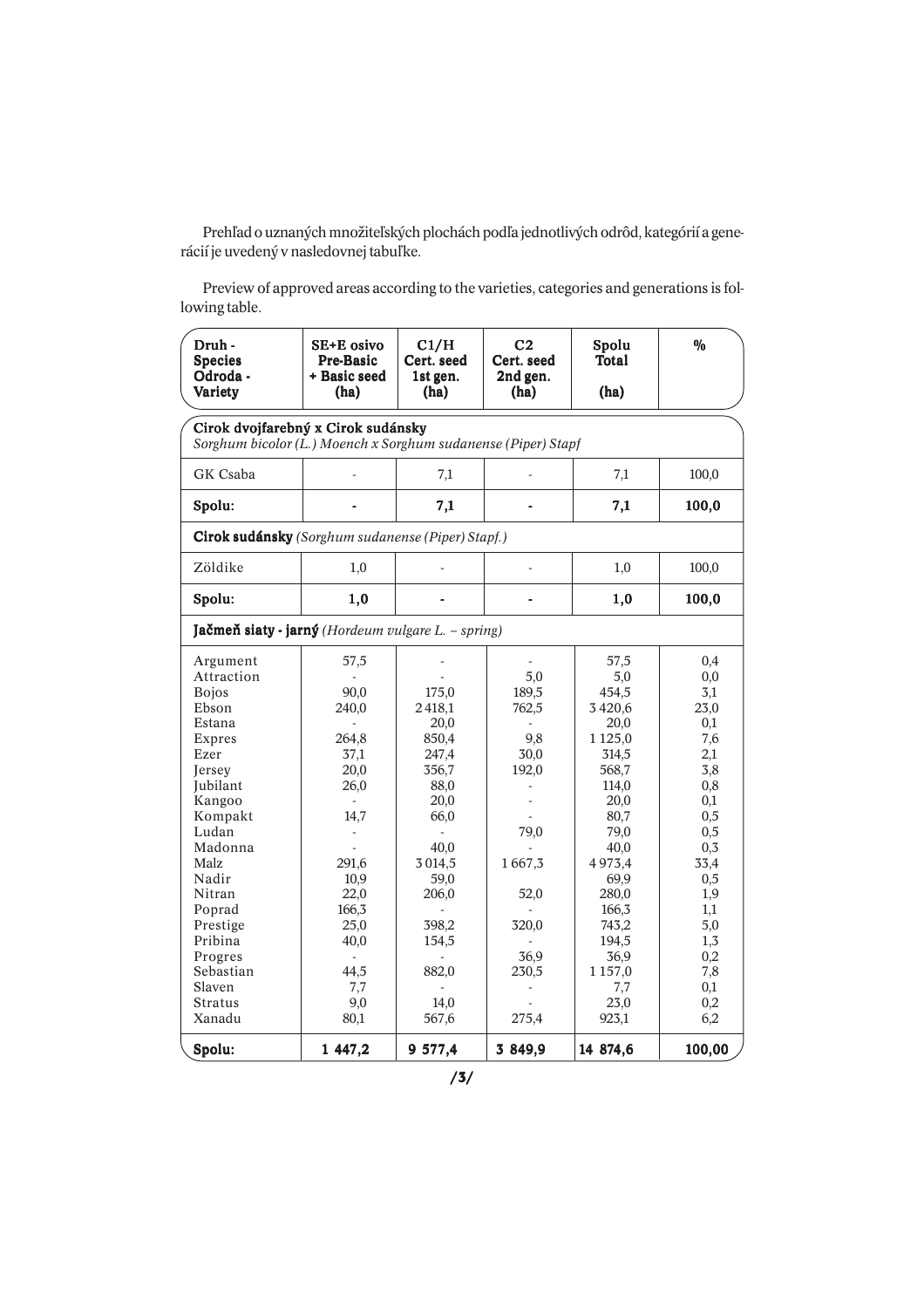| Druh -<br><b>Species</b><br>Odroda -<br>Variety                                                                                                                | SE+E osivo<br><b>Pre-Basic</b><br>+ Basic seed<br>(ha)                                                             | C1/H<br>Cert. seed<br>1st gen.<br>(ha)                                                                       | C <sub>2</sub><br>Cert. seed<br>2nd gen.<br>(ha)                      | Spolu<br>Total<br>(ha)                                                                                           | $\frac{0}{0}$                                                                                      |
|----------------------------------------------------------------------------------------------------------------------------------------------------------------|--------------------------------------------------------------------------------------------------------------------|--------------------------------------------------------------------------------------------------------------|-----------------------------------------------------------------------|------------------------------------------------------------------------------------------------------------------|----------------------------------------------------------------------------------------------------|
| Jačmeň siaty – ozimný (Hordeum vulgare L. – winter)                                                                                                            |                                                                                                                    |                                                                                                              |                                                                       |                                                                                                                  |                                                                                                    |
| Alissa<br>Aquarelle<br>Barcelona<br>Boreale<br>Carrero<br>Duet<br>Finesse<br>Gerlach<br>Graciosa<br>Haller<br>Lomerit<br>Luran<br>Luxor<br>Palinka<br>$RD-H-1$ | 14,0<br>26,0<br>$\sim$<br>2,1<br>L.<br>L,<br>$\overline{a}$<br>25,0<br>10,0<br>12,5<br>$\mathbf{r}$<br>25,0<br>5,0 | 60,5<br>60,0<br>15,0<br>$\sim$<br>70,0<br>40,0<br>$\overline{\phantom{a}}$<br>60,7<br>110,0<br>147,4<br>12,1 | 83,8<br>8,0<br>20,0<br>10,0<br>60,0<br>20,0<br>47,0<br>22,8<br>$\sim$ | 14,0<br>170,3<br>60,0<br>10,1<br>15,0<br>20,0<br>70,0<br>65,0<br>10,0<br>10,0<br>133,2<br>130,0<br>219,4<br>39,9 | 1,3<br>16,3<br>5,7<br>1,0<br>1,4<br>1,9<br>6,7<br>6,2<br>1,0<br>1,0<br>12,7<br>12,4<br>21,0<br>3,8 |
| Seduction<br>Tarifa<br>Tiffany<br>Spolu:                                                                                                                       | 0,3<br>2,0<br>÷.<br>121,9                                                                                          | 66,0<br>641,8                                                                                                | 10,0<br>281,6                                                         | 0,3<br>10,0<br>2,0<br>66,0<br>1 045,3                                                                            | $_{0,0}$<br>1,0<br>0,2<br>6,3<br>100,0                                                             |
| Kukurica siata (Zea mays L.)                                                                                                                                   |                                                                                                                    |                                                                                                              |                                                                       |                                                                                                                  |                                                                                                    |
| a) na siláž                                                                                                                                                    |                                                                                                                    |                                                                                                              |                                                                       |                                                                                                                  |                                                                                                    |
| I. Veľmi skoré                                                                                                                                                 |                                                                                                                    |                                                                                                              |                                                                       |                                                                                                                  |                                                                                                    |
| Amadeo<br>Amatus<br>Ambros<br>Cester 230<br>Cingaro<br>Oldham<br>San                                                                                           | L.                                                                                                                 | 300,0<br>60,0<br>24,0<br>25,0<br>85,0<br>83,0<br>25,0                                                        |                                                                       | 300,0<br>60,0<br>24,0<br>25,0<br>85,0<br>83,0<br>25,0                                                            | 35,7<br>7,1<br>2,9<br>3,0<br>10,1<br>9,9<br>3,0                                                    |
| Spolu:                                                                                                                                                         |                                                                                                                    | 602,0                                                                                                        |                                                                       | 602,0                                                                                                            | 71,5                                                                                               |
| Skoré                                                                                                                                                          |                                                                                                                    |                                                                                                              |                                                                       |                                                                                                                  |                                                                                                    |
| <b>Beatus</b><br>Bellevue<br>Celido<br>Celio 250<br>Fabia<br>Fixxif                                                                                            | L,                                                                                                                 | 85,0<br>70,0<br>26,0<br>25,0<br>15,0<br>27,0                                                                 |                                                                       | 85,0<br>70,0<br>26,0<br>25,0<br>15,0<br>27,0                                                                     | 10,1<br>8,3<br>3,1<br>3,0<br>1,8<br>3,2                                                            |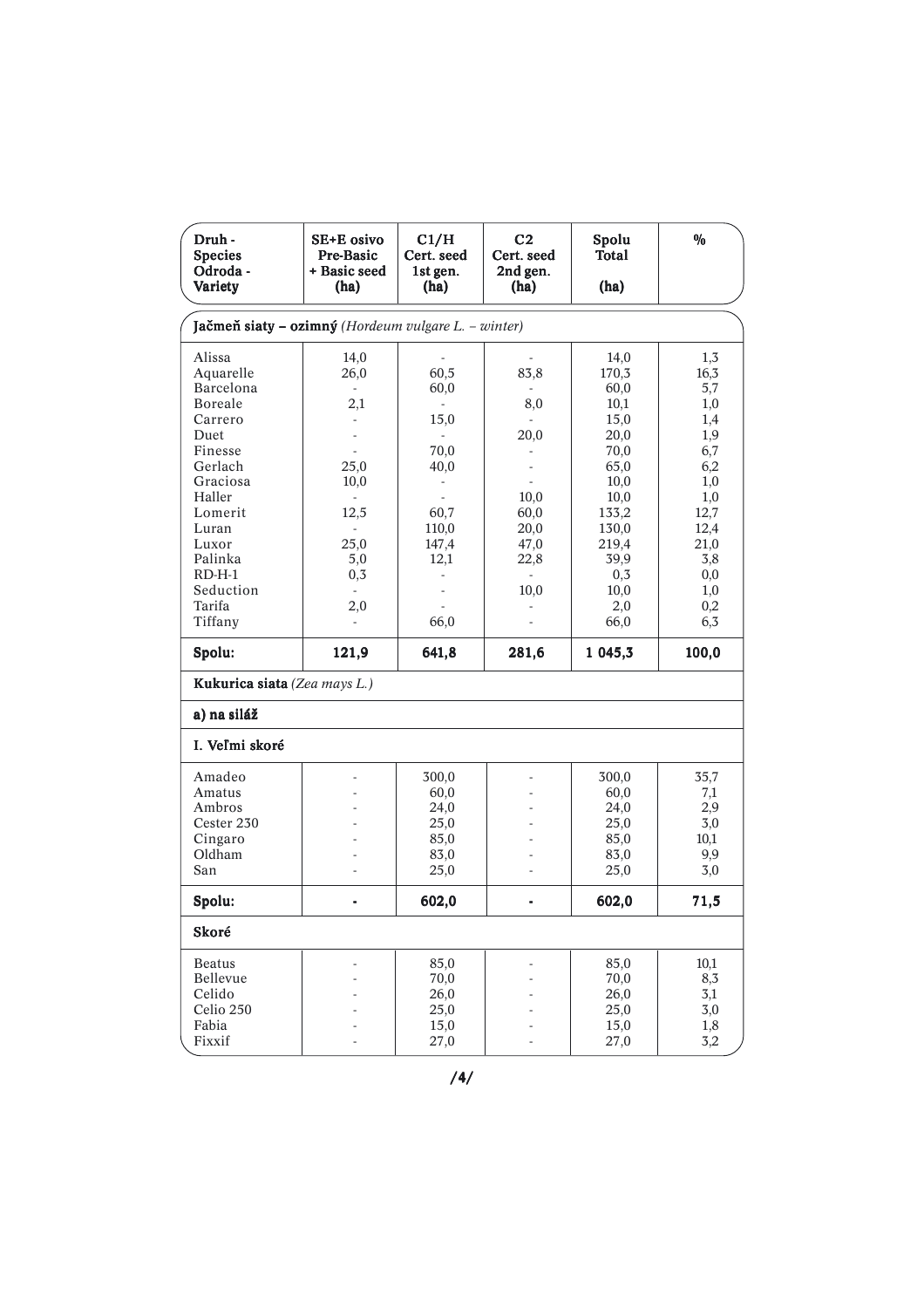| Druh -<br><b>Species</b><br>Odroda -<br>Variety | SE+E osivo<br>Pre-Basic<br>+ Basic seed<br>(ha) | C1/H<br>Cert. seed<br>1st gen.<br>(ha) | C <sub>2</sub><br>Cert. seed<br>2nd gen.<br>(ha) | Spolu<br><b>Total</b><br>(ha) | $\frac{0}{0}$ |
|-------------------------------------------------|-------------------------------------------------|----------------------------------------|--------------------------------------------------|-------------------------------|---------------|
| Lacta                                           |                                                 | 30,0                                   |                                                  | 30,0                          | 3,6           |
| Lugan                                           |                                                 | 20,0                                   |                                                  | 20,0                          | 2,4           |
| Magitop                                         |                                                 | 10,0                                   |                                                  | 10,0                          | 1,2           |
| Ronaldinio                                      |                                                 | 310,0                                  |                                                  | 310,0                         | 36,8          |
| Subito                                          |                                                 | 30,0                                   |                                                  | 30,0                          | 3,6           |
| Turini                                          |                                                 | 50,0                                   |                                                  | 50,0                          | 5,9           |
| Spolu:                                          | $\blacksquare$                                  | 698,0                                  | $\blacksquare$                                   | 698,0                         | 83,0          |
| Stredne skorá                                   |                                                 |                                        |                                                  |                               |               |
| Graneros                                        |                                                 | 45,0                                   |                                                  | 45,0                          | 5,3           |
| Ikos                                            | ٠                                               |                                        |                                                  | ÷.                            | 0,0           |
| Marcello                                        |                                                 | 40,0                                   |                                                  | 40,0                          | 4,8           |
| Robertana                                       | $\overline{a}$                                  | 10,0                                   |                                                  | 10,0                          | 1,2           |
| Spolu:                                          | $\blacksquare$                                  | 95,0                                   | $\overline{a}$                                   | 95,0                          | 11,3          |
| Stredne neskoré                                 |                                                 |                                        |                                                  |                               |               |
| Marusia                                         | ÷,                                              | 20,0                                   | L,                                               | 20,0                          | 2,4           |
| Spolu:                                          | $\blacksquare$                                  | 20,0                                   |                                                  | 20,0                          | 2,4           |
| Neskoré                                         |                                                 |                                        |                                                  |                               |               |
| Erika                                           |                                                 | 5,9                                    |                                                  | 5,9                           | 0,7           |
| Golias                                          |                                                 | 12,0                                   |                                                  | 12,0                          | 1,4           |
| <b>SUM0246</b>                                  |                                                 | 15,0                                   |                                                  | 15,0                          | 1,8           |
| Spolu:                                          | ٠                                               | 32,9                                   | -                                                | 32,9                          | 3,9           |
| b) na zrno                                      |                                                 |                                        |                                                  |                               |               |
| Veľmi skoré                                     |                                                 |                                        |                                                  |                               |               |
| Salgado                                         |                                                 | 140,0                                  |                                                  | 140,0                         | 16,6          |
| Celive                                          |                                                 | 18,0                                   |                                                  | 18,0                          | 2,1           |
| PR39G12                                         |                                                 | 100,0                                  |                                                  | 100,0                         | 11,9          |
| Spolu:                                          | $\overline{\phantom{a}}$                        | 258,0                                  |                                                  | 258,0                         | 30,7          |
| Skoré                                           |                                                 |                                        |                                                  |                               |               |
| DK 391                                          |                                                 | 50,0                                   |                                                  | 50,0                          | 5,9           |
| Kipous                                          |                                                 | 30,0                                   |                                                  | 30,0                          | 3,6           |
| Maikada                                         |                                                 | 20,0                                   |                                                  | 20,0                          | 2,4           |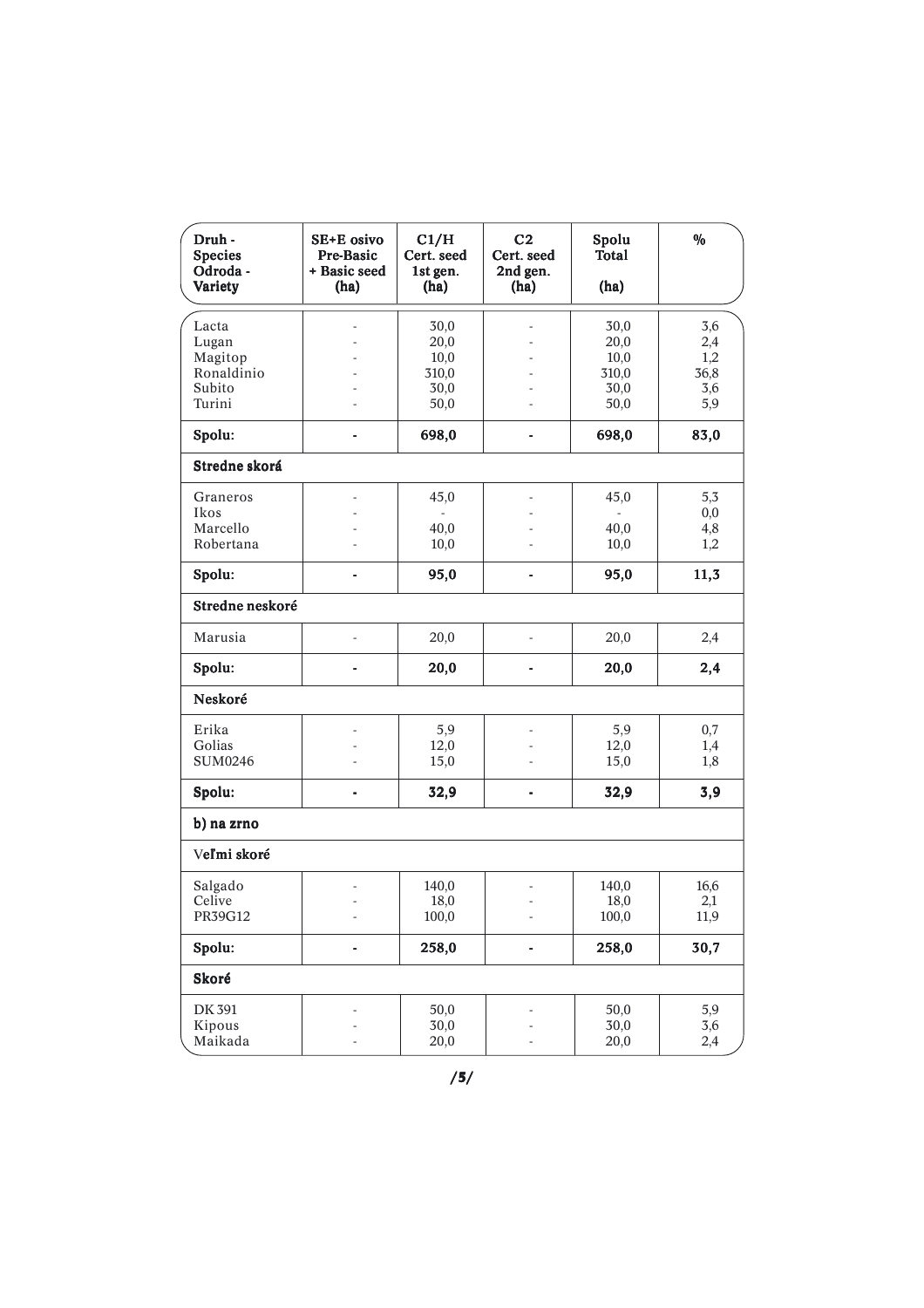| Druh -<br><b>Species</b><br>Odroda -<br>Variety | SE+E osivo<br>Pre-Basic<br>+ Basic seed<br>(ha) | C1/H<br>Cert. seed<br>1st gen.<br>(ha) | C <sub>2</sub><br>Cert. seed<br>2nd gen.<br>(ha) | Spolu<br><b>Total</b><br>(ha) | $\frac{0}{0}$ |
|-------------------------------------------------|-------------------------------------------------|----------------------------------------|--------------------------------------------------|-------------------------------|---------------|
| Menuet                                          |                                                 | 50,0                                   |                                                  | 50,0                          | 5,9           |
| Moribor                                         |                                                 | 20,0                                   |                                                  | 20,0                          | 2,4           |
| <b>PR39F58</b>                                  |                                                 | 135,0                                  |                                                  | 135,0                         | 16,0          |
| <b>PR39G12SS</b>                                |                                                 | 65,0                                   |                                                  | 65,0                          | 7,7           |
| Spolu:                                          |                                                 | 370,0                                  | -                                                | 370,0                         | 44,0          |
| Stredne neskoré                                 |                                                 |                                        |                                                  |                               |               |
| Amandha                                         |                                                 | 20,0                                   |                                                  | 20,0                          | 2,4           |
| Vlasta                                          |                                                 | 10,0                                   |                                                  | 10,0                          | 1,2           |
| Spolu:                                          |                                                 | 30,0                                   |                                                  | 30,0                          | 3,6           |
| Stredne skoré                                   |                                                 |                                        |                                                  |                               |               |
| <b>DK440</b>                                    |                                                 | 50,0                                   |                                                  | 50,0                          | 5,9           |
| Havane                                          |                                                 | 30,0                                   |                                                  | 30,0                          | 3,6           |
| <b>KWS 2376</b>                                 |                                                 | 30,0                                   |                                                  | 30,0                          | 3,6           |
| Pelican                                         |                                                 | 58,0                                   |                                                  | 58,0                          | 6,9           |
| Spolu:                                          |                                                 | 168,0                                  |                                                  | 168,0                         | 20,0          |
| Neskorá                                         |                                                 |                                        |                                                  |                               |               |
| Kaliffo                                         | ÷,                                              | 15,0                                   |                                                  | 15,0                          | 1,8           |
| Kalis                                           |                                                 | 22,3                                   |                                                  | 22,3                          | 2,7           |
| Allscor                                         |                                                 | 10,0                                   |                                                  | 10,0                          | 1,2           |
| Spolu:                                          |                                                 | 47,3                                   | -                                                | 47,3                          | 5,6           |
| Ostatné                                         |                                                 |                                        |                                                  |                               |               |
| Agrolux                                         |                                                 | 70,0                                   |                                                  | 70,0                          | 8,3           |
| Amanita                                         |                                                 | 20,0                                   |                                                  | 20,0                          | 2,4           |
| Anvil                                           |                                                 | 40,0                                   |                                                  | 40,0                          | 4,8           |
| <b>Blask</b>                                    |                                                 | 60,0                                   |                                                  | 60,0                          | 7,1           |
| Bosman                                          |                                                 | 50,0                                   |                                                  | 50,0                          | 5,9           |
| Cabernet                                        |                                                 | 33,0                                   |                                                  | 33,0                          | 3,9           |
| Codisco                                         | $\overline{a}$                                  | 5,0                                    |                                                  | 5,0                           | 0,6           |
| Corixx                                          |                                                 | 8,0                                    |                                                  | 8,0                           | 1,0           |
| Eloge                                           |                                                 | 10,0                                   |                                                  | 10,0                          | 1,2           |
| Magrite<br>Maktaal                              |                                                 | 75,0                                   |                                                  | 75,0                          | 8,9           |
| Miguel                                          |                                                 | 10,0<br>25,0                           |                                                  | 10,0<br>25,0                  | 1,2<br>3,0    |
| Miranda                                         |                                                 | 15,0                                   |                                                  | 15,0                          | 1,8           |
| Montevideo                                      |                                                 | 10,0                                   | ä,                                               | 10,0                          | 1,2           |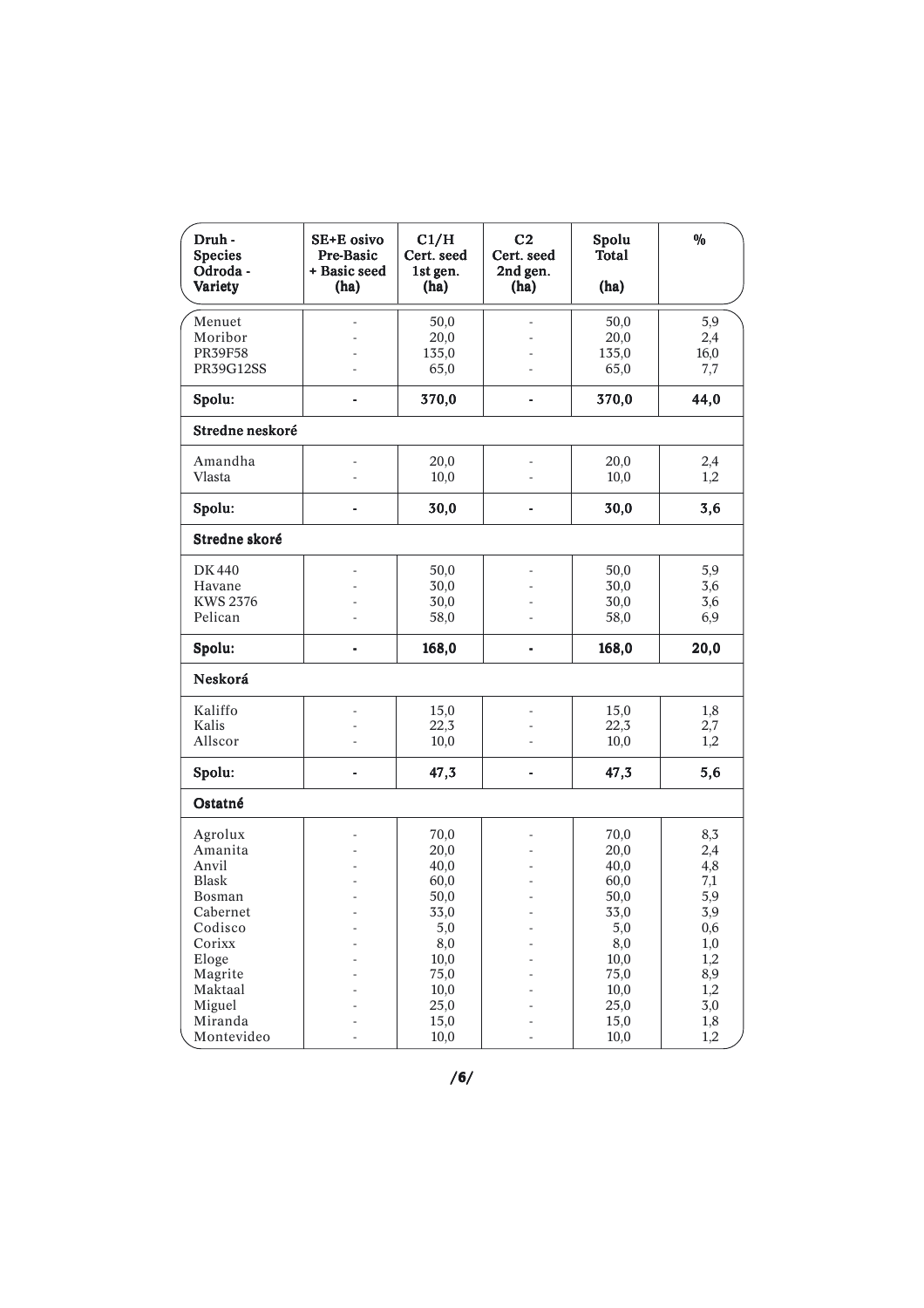| Druh -<br><b>Species</b><br>Odroda -<br>Variety                            | SE+E osivo<br>Pre-Basic<br>+ Basic seed<br>(ha) | C1/H<br>Cert. seed<br>1st gen.<br>(ha) | C <sub>2</sub><br>Cert. seed<br>2nd gen.<br>(ha) | Spolu<br><b>Total</b><br>(ha) | $\frac{0}{0}$ |
|----------------------------------------------------------------------------|-------------------------------------------------|----------------------------------------|--------------------------------------------------|-------------------------------|---------------|
| NK - Perform                                                               |                                                 | 47,0                                   |                                                  | 47,0                          | 5,6           |
| <b>NKBull</b>                                                              |                                                 | 50,0                                   |                                                  | 50,0                          | 5,9           |
| Opoka                                                                      |                                                 | 10,0                                   |                                                  | 10,0                          | 1,2           |
| Ravello                                                                    |                                                 | 22,0                                   |                                                  | 22,0                          | 2,6           |
| <b>Silas</b>                                                               |                                                 | 61,0                                   |                                                  | 61,0                          | 7,2           |
| Silvestre                                                                  |                                                 | 45,0                                   |                                                  | 45,0                          | 5,3           |
| System                                                                     |                                                 | 50,0                                   |                                                  | 50,0                          | 5,9           |
| Tequila                                                                    |                                                 | 10,0                                   |                                                  | 10,0                          | 1,2           |
| Torres                                                                     |                                                 | 60,0                                   |                                                  | 60,0                          | 7,1           |
| ZE 2101                                                                    | 0,3                                             | $\frac{1}{2}$                          |                                                  | 0,3                           | 0,0           |
| <b>ZE4101</b>                                                              |                                                 | 10,0                                   |                                                  | 10,0                          | 1,2           |
| ZE 4501                                                                    | $_{0,2}$                                        | 15,0                                   |                                                  | 15,2                          | 1,8           |
| Zidane                                                                     |                                                 | 30,0                                   |                                                  | 30,0                          | 3,6           |
| Spolu:                                                                     | 0,5                                             | 841,0                                  |                                                  | 841,5                         | 100,0         |
| Ovos siaty (Avena spp.)                                                    |                                                 |                                        |                                                  |                               |               |
| Atego                                                                      | 78,5                                            | 49,0                                   | 89,5                                             | 217,0                         | 15,7          |
| Auron                                                                      | L,                                              |                                        | 122,0                                            | 122,0                         | 8,8           |
| Cacko                                                                      | 30,0                                            | 15,0                                   | 97,0                                             | 142,0                         | 10,3          |
| Detvan                                                                     | 35,2                                            | 26,0                                   | 30,0                                             | 91,2                          | 6,6           |
| Flämingsstern                                                              | 100,6                                           | 25,0                                   | 134,5                                            | 260,1                         | 18,8          |
| Izak                                                                       | 31,0                                            |                                        |                                                  | 31,0                          | 2,2           |
| Vendelin                                                                   | 30,5                                            |                                        |                                                  | 30,5                          | 2,2           |
| Zvolen                                                                     | 73,5                                            | 274,2                                  | 142,6                                            | 490,3                         | 35,4          |
| Spolu:                                                                     | 379,3                                           | 389,2                                  | 615,6                                            | 1 384,1                       | 100,0         |
| Pohánka strelovitá (Fagopyrum esculentum Moench var. alata Bat.)           |                                                 |                                        |                                                  |                               |               |
| Billy                                                                      |                                                 |                                        | 42,0                                             | 42,0                          | 93,3          |
| Špačinská 1                                                                | 3,0                                             |                                        |                                                  | 3,0                           | 6,7           |
| Spolu:                                                                     | 3,0                                             |                                        | 42,0                                             | 45,0                          | 100,0         |
| Proso siate (Panicum miliaceum L)                                          |                                                 |                                        |                                                  |                               |               |
| Unikum                                                                     |                                                 | 41,8                                   |                                                  | 41,8                          | 100,0         |
| Spolu:                                                                     |                                                 | 41,8                                   |                                                  | 41,8                          | 100,0         |
| Pšenica letná – jarná (Triticum aestivum L. emend. Fiori et Paol – spring) |                                                 |                                        |                                                  |                               |               |
| Aranka                                                                     | 10,0                                            |                                        |                                                  | 10,0                          | 1,3           |
| Corso                                                                      |                                                 | 72,0                                   | 101,0                                            | 173,0                         | 23,2          |
| Fasan                                                                      | 15,0                                            |                                        | 20,0                                             | 35,0                          | 4,7           |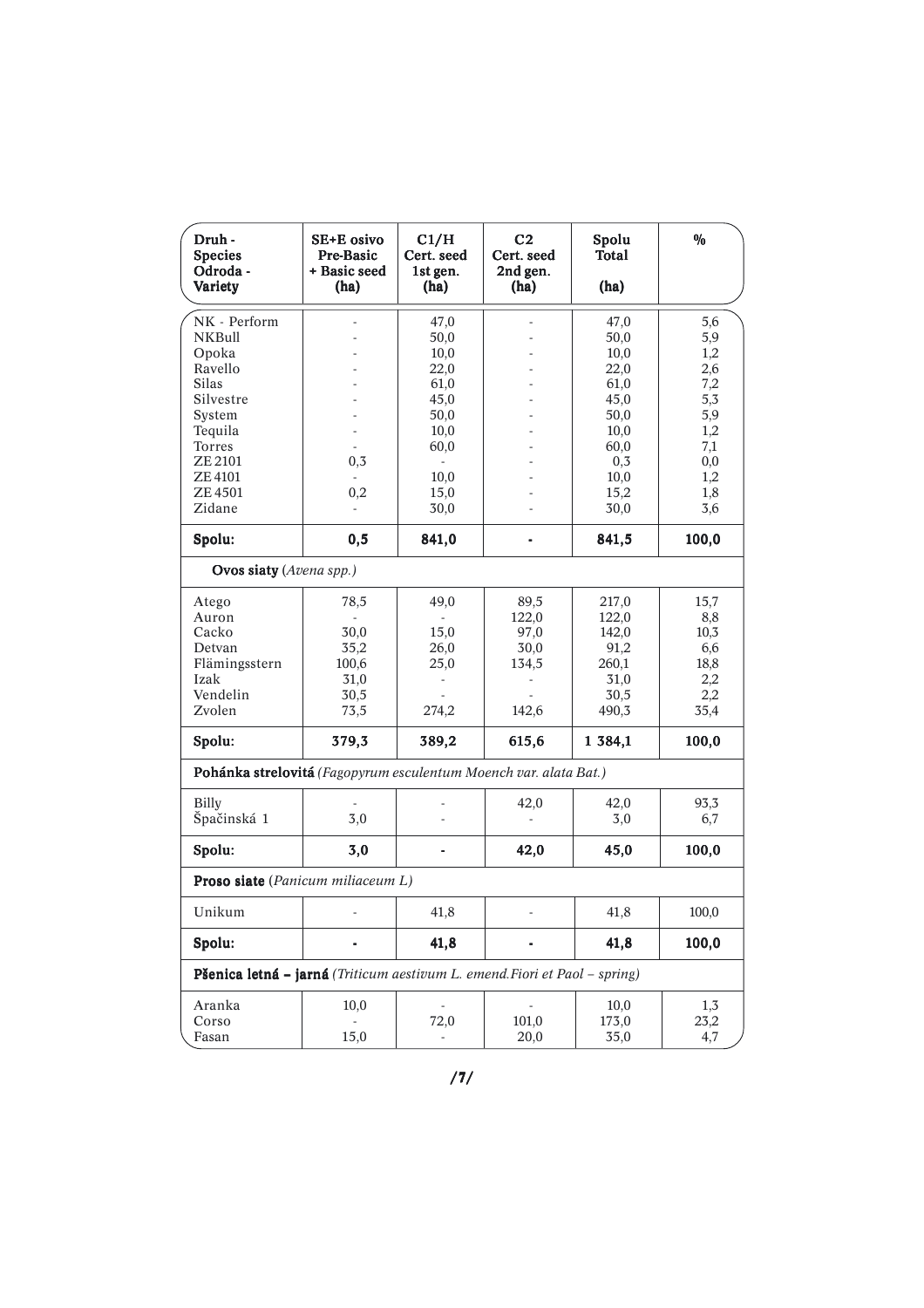| Druh -<br><b>Species</b><br>Odroda -<br>Variety                             | SE+E osivo<br>Pre-Basic<br>+ Basic seed<br>(ha) | C1/H<br>Cert. seed<br>1st gen.<br>(ha) | C <sub>2</sub><br>Cert. seed<br>2nd gen.<br>(ha) | Spolu<br><b>Total</b><br>(ha) | $\%$     |
|-----------------------------------------------------------------------------|-------------------------------------------------|----------------------------------------|--------------------------------------------------|-------------------------------|----------|
| Granny                                                                      | 17,7                                            | 73,0                                   |                                                  | 90,7                          | 12,1     |
| Koksa                                                                       | 18,0                                            | 78,0                                   |                                                  | 96,0                          | 12,9     |
| Monsun                                                                      | 10,0                                            | 101,0                                  |                                                  | 111,0                         | 14,9     |
| Nadro                                                                       | ÷.                                              |                                        |                                                  |                               |          |
| Saxana                                                                      |                                                 |                                        | 12,0                                             | 12,0                          | 1,6      |
| Taifun                                                                      |                                                 |                                        | 90,0                                             | 90,0                          | 12,1     |
|                                                                             |                                                 | 129,0                                  |                                                  | 129,0                         | 17,3     |
| Spolu:                                                                      | 70,7                                            | 453,0                                  | 223,0                                            | 746,7                         | 100,0    |
| Pšenica letná – ozimná (Triticum aestivum L. emend. Fiori et Paol – winter) |                                                 |                                        |                                                  |                               |          |
| Abony                                                                       |                                                 | 40,0                                   | 20,0                                             | 60,0                          | 0,2      |
| Akteur                                                                      |                                                 | 69,2                                   | $\frac{1}{2}$                                    | 69,2                          | 0,3      |
| Alacris                                                                     | 168,5                                           | 1 0 6 1 , 1                            |                                                  | 1229,6                        | 5,1      |
| Alana                                                                       | 58,2                                            | 214,8                                  | 216,9                                            | 489,9                         | 2,0      |
| Alföld 90                                                                   | $\overline{\phantom{a}}$                        |                                        | 76,3                                             | 76,3                          | 0,3      |
| Alka                                                                        | 8,0                                             |                                        | 144,0                                            | 152,0                         | 0,6      |
| Anduril                                                                     | 9,0                                             |                                        |                                                  | 9,0                           | $_{0,0}$ |
| Antonius                                                                    | $\sim$                                          | 29,0                                   | 43,2                                             | 72,2                          | 0,3      |
| Arida                                                                       | 69,1                                            | 628,9                                  | 82,5                                             | 780,5                         | 3,2      |
| Armelis                                                                     | 93,4                                            | 1 166,6                                | 22,2                                             | 1282,2                        | 5,3      |
| Astardo                                                                     | 10,0                                            | 20,0                                   | ÷.                                               | 30,0                          | 0,1      |
| Atrium                                                                      | 8,3                                             | 27,9                                   | 48,0                                             | 84,2                          | 0,4      |
| Augustus                                                                    |                                                 | 7,5                                    | 111,1                                            | 118,6                         | 0,5      |
| Axis                                                                        | 128,6                                           | 1638,6                                 | 594,4                                            | 2 3 6 1, 6                    | 9,8      |
| Balada                                                                      | 40,0                                            | 686,4                                  | 240,1                                            | 966,5                         | 4,0      |
| Banquet                                                                     | 9,0                                             | 510,7                                  |                                                  | 519,7                         | 2,2      |
| Bardotka                                                                    | 60,5                                            | 1 0 8 3 , 5                            | 226,0                                            | 1370,0                        | 5,7      |
| Barroko                                                                     | 28,0                                            | 412,2                                  |                                                  | 440,2                         | 1,8      |
| Barryton                                                                    | 10,0                                            |                                        |                                                  | 10,0                          | $_{0,0}$ |
| <b>Batis</b>                                                                | $\sim$                                          | 20,0                                   |                                                  | 20,0                          | 0,1      |
| Bazilika                                                                    | 3,0                                             |                                        |                                                  | 3,0                           | $_{0,0}$ |
| <b>Bety</b>                                                                 | $\overline{\phantom{a}}$                        |                                        | 72,0                                             | 72,0                          | 0,3      |
| Bill                                                                        | 8,6                                             |                                        | 125,0                                            | 133,6                         | 0,6      |
| Bohemia                                                                     | 8,5                                             |                                        |                                                  | 8,5                           | 0,0      |
| Bona Dea                                                                    | 20,2                                            | 10,9                                   |                                                  | 31,1                          | 0,1      |
| Boncap                                                                      |                                                 |                                        | 30,0                                             | 30,0                          | 0,1      |
| Bonita                                                                      | 161,0                                           | 530,1                                  | 264,4                                            | 955,4                         | 4,0      |
| Bosorka                                                                     | 12,0                                            | 155,7                                  |                                                  | 167,7                         | $_{0,7}$ |
| <b>Brea</b>                                                                 | $\overline{\phantom{a}}$                        | 149,5                                  | 100,0                                            | 249,5                         | 1,0      |
| <b>Bruta</b>                                                                | $\overline{\phantom{a}}$                        | 56,0                                   |                                                  | 56,0                          | 0,2      |
| Capo                                                                        | 33,0                                            | 618,1                                  | 191,0                                            | 842,1                         | 3,5      |
| Complet                                                                     | 6,0                                             | 85,0                                   | 71,2                                             | 162,2                         | $_{0,7}$ |
| Corsaire                                                                    | 7,0                                             | 45,0                                   |                                                  | 52,0                          | 0,2      |
| Cubus                                                                       | 15,0                                            | 120,0                                  | $\overline{\phantom{a}}$                         | 135,0                         | 0,6      |
| Drifter                                                                     | 22,0                                            | 116,0                                  | $\sim$                                           | 138,0                         | 0,6      |
| Dunai                                                                       | 20,0                                            |                                        | 40,0                                             | 60,0                          | 0,2      |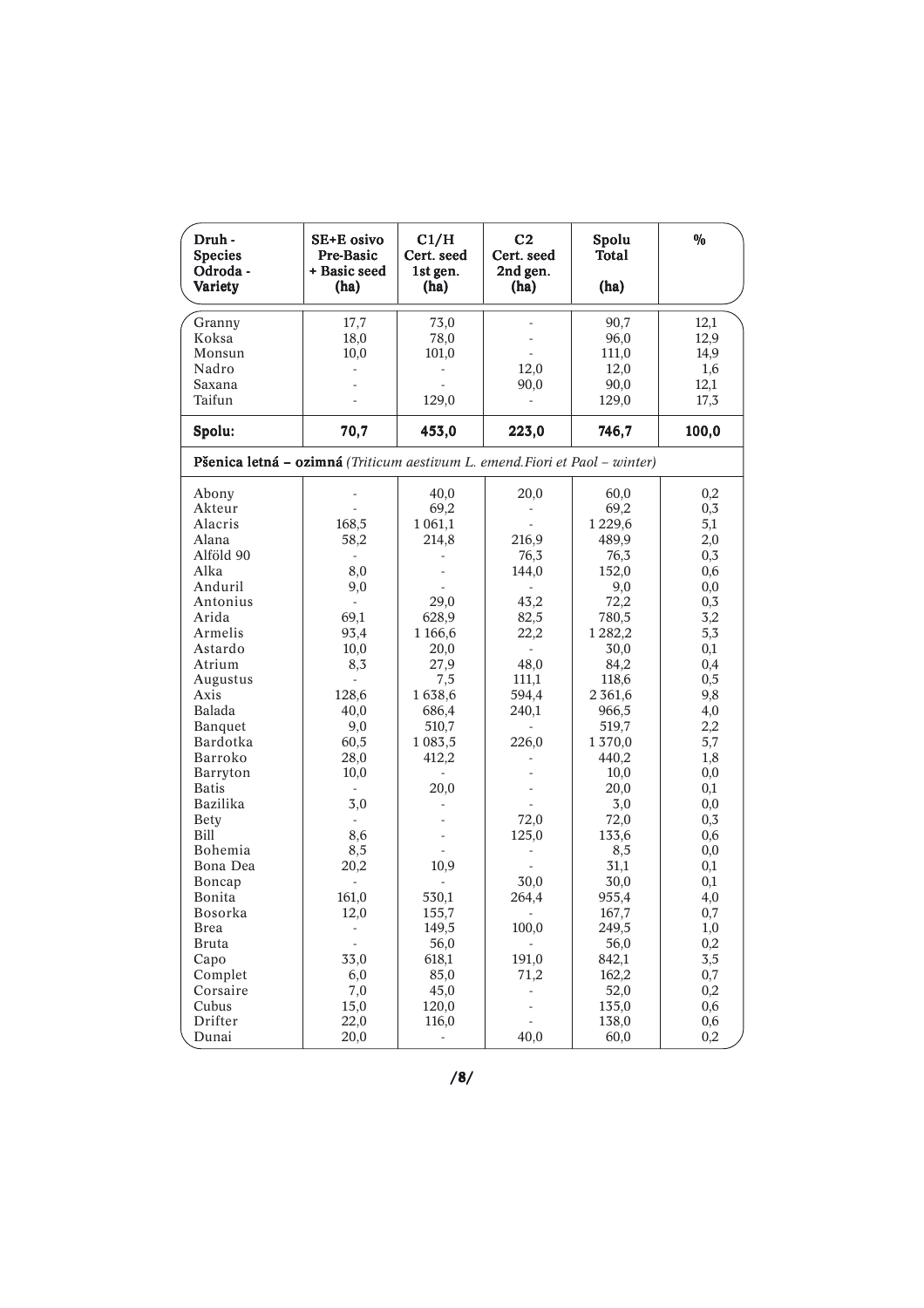| Druh -<br><b>Species</b><br>Odroda -<br>Variety | SE+E osivo<br>Pre-Basic<br>+ Basic seed<br>(ha) | C1/H<br>Cert. seed<br>1st gen.<br>(ha) | C <sub>2</sub><br>Cert. seed<br>2nd gen.<br>(ha) | Spolu<br><b>Total</b><br>(ha) | $\%$     |
|-------------------------------------------------|-------------------------------------------------|----------------------------------------|--------------------------------------------------|-------------------------------|----------|
| Ebi                                             |                                                 |                                        | 30,0                                             | 747,0                         |          |
| Edison                                          | 15,0                                            | 717,0<br>169,5                         |                                                  |                               | 3,1      |
|                                                 |                                                 |                                        | 110,0                                            | 294,5                         | 1,2      |
| Elpa                                            | 10,0                                            | 59,0                                   | 50,0                                             | 119,0                         | 0,5      |
| Emerino<br>Estica                               | 10,0                                            | 20,0                                   |                                                  | 30,0                          | 0,1      |
| Eurofit                                         |                                                 | 18,5                                   |                                                  | 18,5                          | 0,1      |
|                                                 | 8,0                                             | 40,0                                   | 16,0                                             | 64,0                          | 0, 3     |
| Eva                                             | 31,6                                            | 118,6                                  | 39,9                                             | 190,1                         | 0,8      |
| Evelina                                         | 30,0                                            | 98,0                                   |                                                  | 128,0                         | 0,5      |
| Fabula                                          | ä,                                              | 20,0                                   |                                                  | 20,0                          | 0,1      |
| Florett                                         | 5,0                                             | $\sim$                                 |                                                  | 5,0                           | $_{0,0}$ |
| Fridolin                                        | 5,0                                             | 35,0                                   |                                                  | 40,0                          | 0,2      |
| Genoveva                                        | 121,7                                           | 102,5                                  |                                                  | 224,2                         | 0,9      |
| GK Békés                                        | 8,0                                             | 7,0                                    |                                                  | 15,0                          | 0,1      |
| <b>GK</b> Csillag                               | 3,5                                             | 8,0                                    |                                                  | 11,5                          | $_{0,0}$ |
| <b>GK</b> Garaboly                              | 7,0                                             | 13,0                                   | 18,0                                             | 38,0                          | 0,2      |
| GK Holló                                        | 7,0                                             | 23,0                                   | ÷.                                               | 30,0                          | 0,1      |
| GK Kalász                                       | 8,0                                             | 10,0                                   | 28,0                                             | 46,0                          | 0,2      |
| <b>GK</b> Petur                                 | 8,0                                             | 11,0                                   | 19,0                                             | 38,0                          | 0,2      |
| GK Verecke                                      | 7,0                                             | 12,0                                   | 23,0                                             | 42,0                          | 0,2      |
| Globus                                          |                                                 | 5,5                                    | 42,0                                             | 47,5                          | 0,2      |
| Hana                                            | 20,0                                            | 244,0                                  | 132,0                                            | 396,0                         | 1,6      |
| Hedvika                                         | ÷                                               | 32,0                                   |                                                  | 32,0                          | 0,1      |
| Charger                                         |                                                 | 29,0                                   |                                                  | 29,0                          | 0,1      |
| Ignis                                           | 45,0                                            | 53,6                                   |                                                  | 98,6                          | 0,4      |
| Ilias                                           | 39,0                                            | 594,5                                  | 45,0                                             | 678,5                         | 2,8      |
| Ilona                                           |                                                 | 21,9                                   |                                                  | 21,9                          | 0,1      |
| Ines                                            |                                                 | 56,5                                   |                                                  | 56,5                          | 0,2      |
| IS Karpatia                                     | 22,0                                            | $\sim$                                 |                                                  | 22,0                          | 0,1      |
| Josef                                           | 8,0                                             | 133,6                                  | 51,0                                             | 192,6                         | 0,8      |
| Karolinum                                       |                                                 | 169,5                                  |                                                  | 169,5                         | 0,7      |
| Košútka                                         | 89,5                                            | 177,0                                  | 45,6                                             | 312,1                         | 1,3      |
| Levendis                                        | 10,0                                            | 55,0                                   |                                                  | 65,0                          | 0,3      |
| Ludwig                                          | 20,0                                            | 307,6                                  | 104,0                                            | 431,6                         | 1,8      |
| Lukas                                           | ÷.                                              | 29,2                                   |                                                  | 29,2                          | 0,1      |
| Magister                                        | 14,0                                            | 11,0                                   |                                                  | 25,0                          | 0,1      |
| Malvina                                         | 2,0                                             |                                        |                                                  | 2,0                           | $_{0,0}$ |
| Malyska                                         | 88,0                                            |                                        | 143,5                                            | 231,5                         | 1,0      |
| Manhattan                                       | 40,0                                            | 16,0                                   |                                                  | 56,0                          | 0,2      |
| Markola                                         | 45,9                                            |                                        |                                                  | 45,9                          | $_{0,2}$ |
| Meritto                                         | 56,0                                            | 422,0                                  | 34,0                                             | 512,0                         | 2,1      |
| Mladka                                          | ÷,                                              | 69,0                                   | 98,0                                             | 167,0                         | 0,7      |
| Mulan                                           |                                                 | 50,0                                   | $\overline{\phantom{a}}$                         | 50,0                          | 0,2      |
| Mv Magvas                                       |                                                 | 4,0                                    | 12,0                                             | 16,0                          | 0,1      |
| Mv Mambó                                        |                                                 |                                        | 30,0                                             | 30,0                          | 0,1      |
| Mv Palotás                                      |                                                 | 4,0                                    | $\overline{\phantom{a}}$                         | 4,0                           | 0,0      |
| Mv Süveges                                      |                                                 |                                        | 20,0                                             | 20,0                          | $_{0,1}$ |
| Mv Toborzó                                      |                                                 | $\overline{\phantom{a}}$               | 123,0                                            | 123,0                         | 0,5      |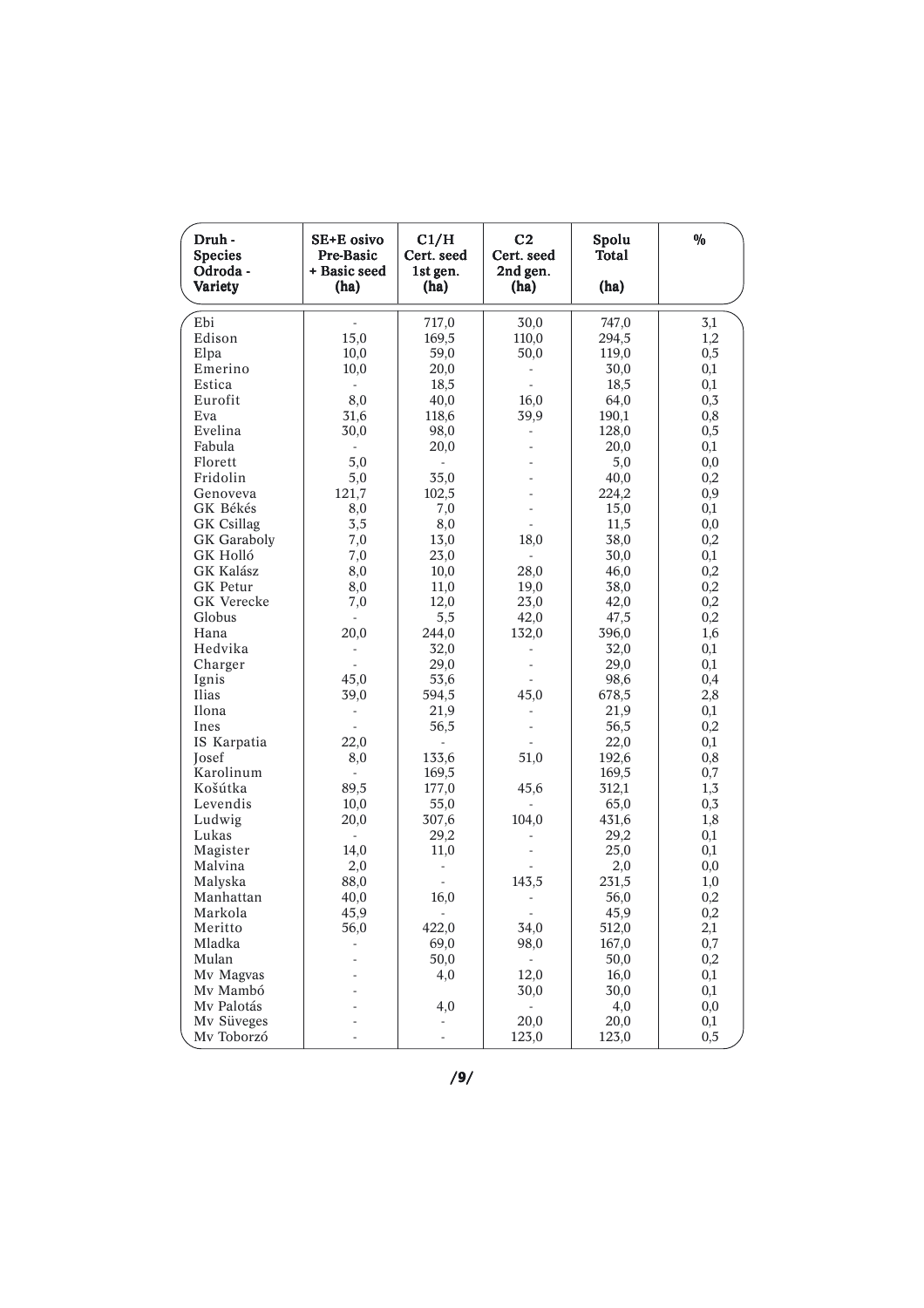| Druh -<br><b>Species</b><br>Odroda -<br>Variety | SE+E osivo<br>Pre-Basic<br>+ Basic seed<br>(ha) | C1/H<br>Cert. seed<br>1st gen.<br>(ha) | C <sub>2</sub><br>Cert. seed<br>2nd gen.<br>(ha) | Spolu<br>Total<br>(ha) | $\frac{0}{0}$ |
|-------------------------------------------------|-------------------------------------------------|----------------------------------------|--------------------------------------------------|------------------------|---------------|
|                                                 |                                                 |                                        |                                                  |                        |               |
| Mv Vekni<br>Mv Walzer                           | 1,0                                             | 71,2                                   | 257,0<br>92,9                                    | 329,2                  | 1,4<br>0,4    |
| Noah                                            |                                                 |                                        | 34,0                                             | 92,9<br>34,0           | 0,1           |
| Pannónia NS                                     |                                                 | 18,0                                   |                                                  | 18,0                   | 0,1           |
| Pavlína                                         | 4,3                                             |                                        |                                                  | 4,3                    | 0,0           |
| Pegassos                                        |                                                 | 95,7                                   |                                                  | 95,7                   | 0,4           |
| Petrana                                         | 137,5                                           | 279,2                                  | 74,0                                             | 490,8                  | 2,0           |
| Philipp                                         |                                                 | 55,6                                   |                                                  | 55,6                   | 0,2           |
| Rapsodia                                        | 13,5                                            | 167,0                                  |                                                  | 180,5                  | 0,8           |
| Rheia                                           | 90,0                                            | 57,0                                   | 30,0                                             | 177,0                  | 0,7           |
| Sana                                            | 135,0                                           | 85,0                                   | 47,0                                             | 267,0                  | 1,1           |
| Saturnus                                        |                                                 | 10,0                                   | 35,0                                             | 45,0                   | 0,2           |
| SG S 191 02                                     | 2,5                                             | $\sim$                                 |                                                  | 2,5                    | 0,0           |
| Simila                                          | 13,5                                            |                                        |                                                  | 13,5                   | 0,1           |
| Skagen                                          |                                                 | 14,5                                   |                                                  | 14,5                   | 0,1           |
| Sogood                                          |                                                 |                                        | 20,0                                             | 20,0                   | 0,1           |
| Soissana                                        |                                                 |                                        | 71,0                                             | 71,0                   | 0,3           |
| Solara                                          |                                                 | 45,5                                   | 31,7                                             | 77,2                   | 0,3           |
| Stanislava                                      | 59,5                                            | 55,0                                   | ÷                                                | 114,5                  | 0,5           |
| Sulamit                                         | 34,0                                            | 778,7                                  | 30,0                                             | 842,7                  | 3,5           |
| Šarlota                                         | 9,0                                             |                                        |                                                  | 9,0                    | 0,0           |
| Torysa                                          | 55,0                                            | 234,0                                  | 20,0                                             | 309,0                  | 1,3           |
| Tower                                           |                                                 | 44,0                                   |                                                  | 44,0                   | 0,2           |
| Tuareg                                          |                                                 | 33,0                                   |                                                  | 33,0                   | 0,1           |
| Vanda                                           | 23,0                                            | 67,0                                   |                                                  | 90,0                   | 0,4           |
| Veldava                                         | 48,8                                            | 236,0                                  |                                                  | 284,8                  | 1,2           |
| Velta                                           | 44,0                                            | 74,0                                   |                                                  | 118,0                  | 0,5           |
| Venistar                                        | 4,1                                             | 139,5                                  | 89,0                                             | 232,6                  | 1,0           |
| Verita                                          | 129,7                                           | 375,0                                  | 33,4                                             | 538,1                  | 2,2           |
| Viador                                          |                                                 | 51,0                                   |                                                  | 51,0                   | 0,2           |
| Viginta                                         |                                                 | 50,0                                   |                                                  | 50,0                   | 0,2           |
| Winnetou                                        |                                                 | 50,0                                   |                                                  | 50,0                   | 0,2           |
| Xenos                                           | 25,0                                            | 8,0                                    |                                                  | 33,0                   | 0,1           |
| Zerda                                           |                                                 | 30,0                                   | 20,0                                             | 50,0                   | 0,2           |
| Spolu:                                          | 2 630,4                                         | 16 593,4                               | 4 817,2                                          | 24 041,0               | 100,0         |
| Pšenica špaldová (Triticum spelta L.)           |                                                 |                                        |                                                  |                        |               |
| Ceralio                                         |                                                 |                                        | 33,1                                             | 33,1                   | 50,8          |
| Öko-10                                          | 32,1                                            |                                        |                                                  | 32,1                   | 49,2          |
| Spolu:                                          | 32,1                                            |                                        | 33,1                                             | 65,2                   | 100,0         |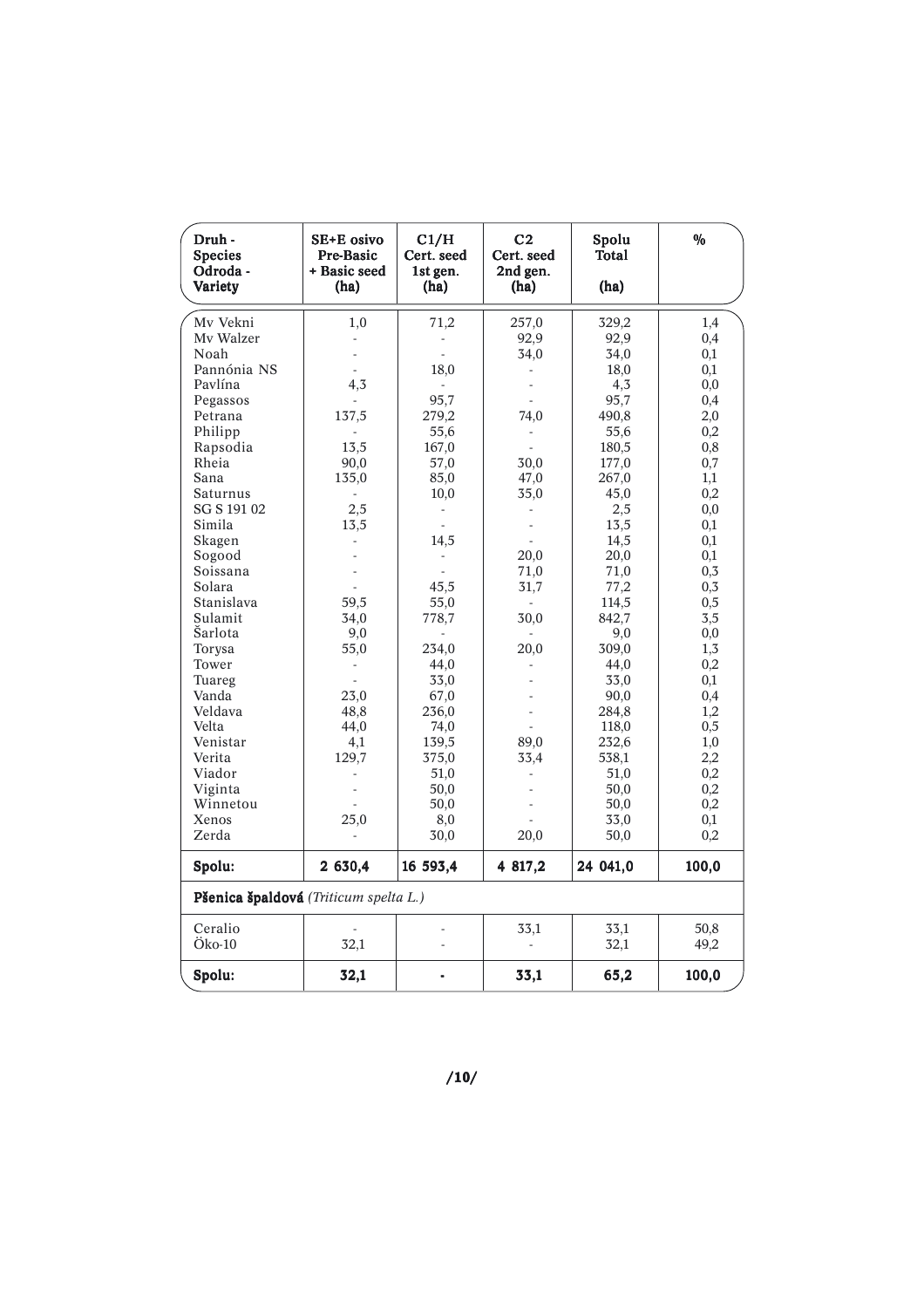| Druh -<br><b>Species</b><br>Odroda -<br>Variety                                                                              | SE+E osivo<br>Pre-Basic<br>+ Basic seed<br>(ha)                                   | C1/H<br>Cert. seed<br>1st gen.<br>(ha)                                  | C <sub>2</sub><br>Cert. seed<br>2nd gen.<br>(ha) | Spolu<br>Total<br>(ha)                                                          | $\%$                                                                   |
|------------------------------------------------------------------------------------------------------------------------------|-----------------------------------------------------------------------------------|-------------------------------------------------------------------------|--------------------------------------------------|---------------------------------------------------------------------------------|------------------------------------------------------------------------|
| Pšenica tvrdá – jarná (Triticum durum Desf. – spring)                                                                        |                                                                                   |                                                                         |                                                  |                                                                                 |                                                                        |
| Helidur                                                                                                                      |                                                                                   |                                                                         | 40,0                                             | 40,0                                                                            | 100,0                                                                  |
| Spolu:                                                                                                                       |                                                                                   |                                                                         | 40,0                                             | 40,0                                                                            | 100,0                                                                  |
| Pšenica tvrdá – ozimná (Triticum durum Desf – winter)                                                                        |                                                                                   |                                                                         |                                                  |                                                                                 |                                                                        |
| Auradur<br>Inverdur<br>IS Pentadur<br>Istrodur<br>Riveldur<br>Windur                                                         | ÷,<br>17,0<br>44,5<br>28,0<br>÷.                                                  | 10,0<br>335,1<br>34,0                                                   | ÷.<br>10,0<br>40,0                               | 10,0<br>10,0<br>17,0<br>419,6<br>28,0<br>34,0                                   | 1,9<br>1,9<br>3,3<br>80,9<br>5,4<br>6,6                                |
| Spolu:                                                                                                                       | 89,5                                                                              | 379,1                                                                   | 50,0                                             | 518,6                                                                           | 100,0                                                                  |
| Raž siata – ozimná (Secale cereale L.)                                                                                       |                                                                                   |                                                                         |                                                  |                                                                                 |                                                                        |
| Albedo<br>Amato (H)<br>Aventino<br>Dankowskie Nowe<br>Fugato (H)<br>Matador<br>Picasso (H)<br>Visello (H)<br>Warko<br>Wiandi | $\overline{a}$<br>12,0<br>49,0<br>$\mathcal{L}^{\mathcal{A}}$<br>÷,<br>L.<br>11,0 | 167,3<br>15,0<br>240,0<br>392,5<br>9,0<br>9,0<br>39,7<br>101,9<br>130,4 |                                                  | 167,3<br>15,0<br>252,0<br>441,5<br>9,0<br>9,0<br>39,7<br>101,9<br>11,0<br>130,4 | 14,2<br>1,3<br>21,4<br>37,5<br>0,8<br>0,8<br>3,4<br>8,7<br>0,9<br>11,1 |
| Spolu:                                                                                                                       | 72,0                                                                              | 1 104,7                                                                 |                                                  | 1 176,7                                                                         | 100,0                                                                  |
| <b>Tritikale – jarné</b> ( <i>X Triticosecale Wittm. – spring</i> )                                                          |                                                                                   |                                                                         |                                                  |                                                                                 |                                                                        |
| Matejko<br>Wanad                                                                                                             | 6,0<br>7,0                                                                        | 18,0                                                                    | 56,0                                             | 6,0<br>81,0                                                                     | 6,9<br>93,1                                                            |
| Spolu:                                                                                                                       | 13,0                                                                              | 18,0                                                                    | 56,0                                             | 87,0                                                                            | 100,0                                                                  |
| Tritikale – ozimné ( $X$ Triticosecale Wittm. – winter)                                                                      |                                                                                   |                                                                         |                                                  |                                                                                 |                                                                        |
| Agrano<br>Asperis<br>Benetto<br>Janko<br>Kandar<br>Kendo                                                                     | $\overline{\phantom{0}}$<br>6,0<br>$\overline{\phantom{0}}$<br>0,3<br>2,3         | $\overline{\phantom{a}}$<br>34,0<br>88,5                                | 70,0<br>129,0<br>157,0                           | 70,0<br>163,0<br>94,5<br>157,0<br>0,3<br>2,3                                    | 7,3<br>17,1<br>9,9<br>16,5<br>$_{0,0}$<br>0,2                          |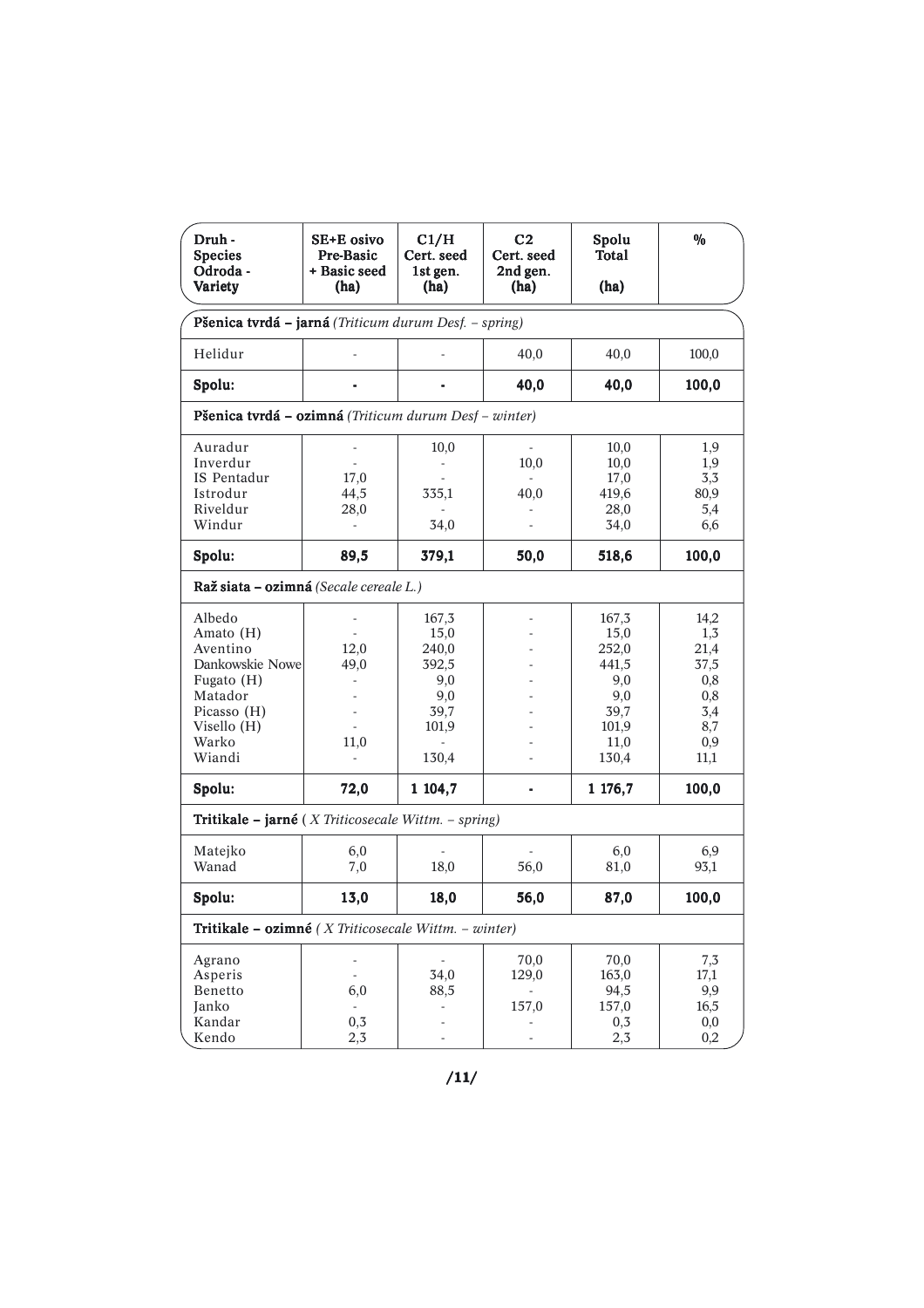| Druh -<br><b>Species</b><br>Odroda -<br>Variety | SE+E osivo<br>Pre-Basic<br>+ Basic seed<br>(ha) | C1/H<br>Cert. seed<br>1st gen.<br>(ha) | C <sub>2</sub><br>Cert. seed<br>2nd gen.<br>(ha) | Spolu<br>Total<br>(ha) | $\frac{0}{0}$ |
|-------------------------------------------------|-------------------------------------------------|----------------------------------------|--------------------------------------------------|------------------------|---------------|
| Kitaro                                          |                                                 | 21,6                                   |                                                  | 21,6                   | 2,3           |
| Largus                                          | 14,2                                            | 82,5                                   | 12,0                                             | 108,7                  | 11,4          |
| Presto                                          |                                                 | 41,0                                   | 62,0                                             | 103,0                  | 10,8          |
| $PS-TC-16$                                      | 1,0                                             |                                        |                                                  | 1,0                    | 0,1           |
| Radko                                           | 5,3                                             |                                        |                                                  | 5,3                    | 0,6           |
| Triamant                                        | 5,0                                             | 188,0                                  | 21,4                                             | 214,4                  | 22,5          |
| Tricolor                                        |                                                 |                                        | 12,0                                             | 12,0                   | 1,3           |
| Spolu:                                          | 34,1                                            | 455,6                                  | 463,4                                            | 953,1                  | 100,0         |

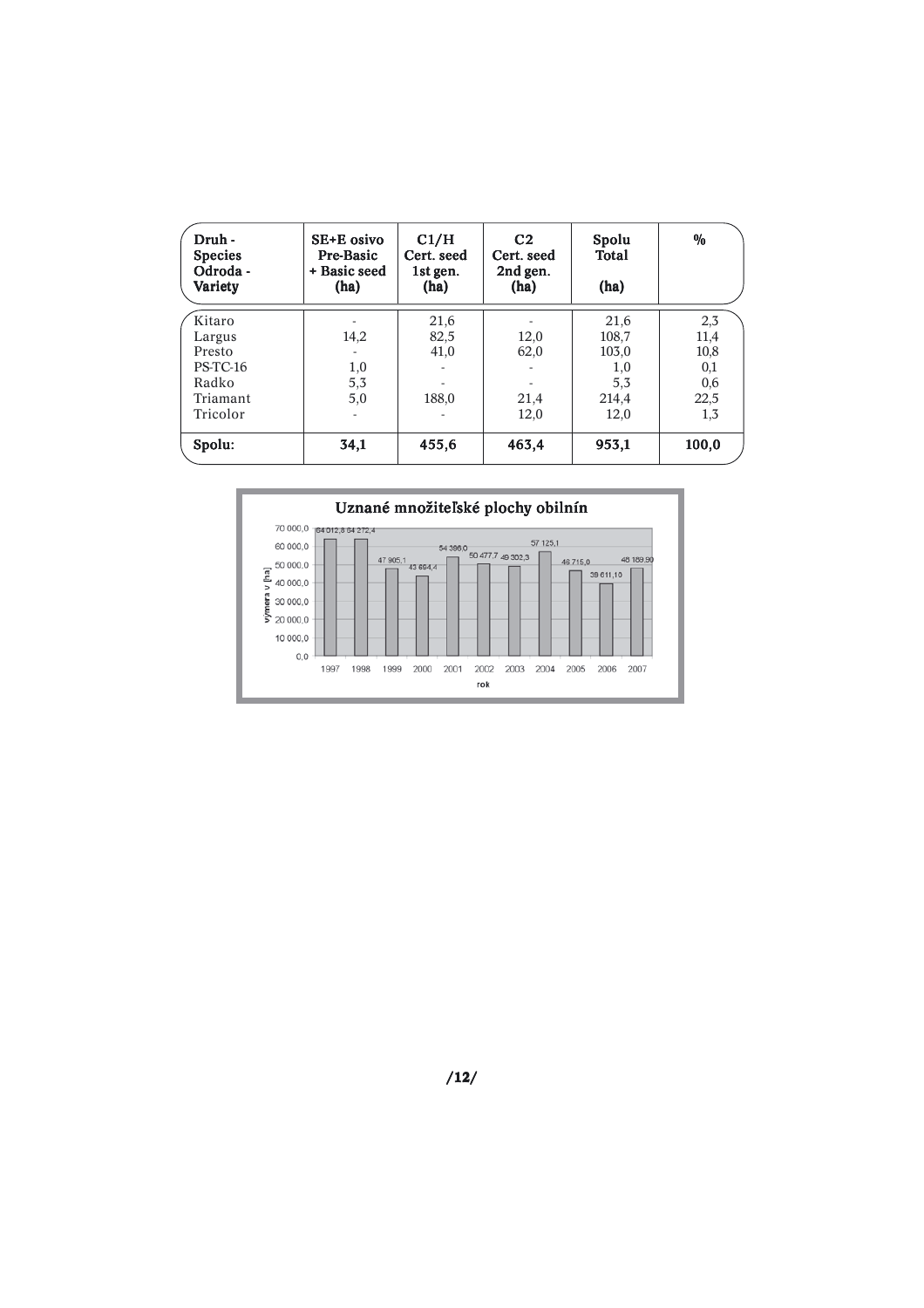### KRMOVINY – FODDER PLANTS

 V roku 2007 bolo v rámci uznávania množiteľských plôch prehliadnutých 4839,8 ha krmovín čo je o 560,0 ha menej ako v roku 2006. Prehľad o prehliadnutých, uznaných a neuznaných množiteľských plochách jednotlivých druhov krmovín v porovnaní s rokom 2006 je uvedený v tabuľke.

 In the year 2007 there were inspected 4839,8 of fodder plants in Slovakia. It is about 560,0 ha less than in 2006. The preview of inspected, approved, rejected fodder plants in comparison with the year 2006.

| Druh<br>(Species)                                                                  |                                                      | 2006<br>(ha)                  | 2007<br>(ha)                    |
|------------------------------------------------------------------------------------|------------------------------------------------------|-------------------------------|---------------------------------|
| Bôb obyčajný<br>Vicia faba L. (partim.)                                            | prehliadnuté<br>uznané<br>neuznané<br>$\%$ neuznania | 229,0<br>229,0                | 138,0<br>100,0<br>38,0<br>27,5  |
| Datelina hybridná<br>Trifolium hybridum L.                                         | prehliadnuté<br>uznané<br>neuznané<br>$\%$ neuznania |                               | 10,0<br>10,0                    |
| Ďatelina lúčna<br>Trifolium pratense L.                                            | prehliadnuté<br>uznané<br>neuznané<br>$\%$ neuznania | 296,0<br>283,0<br>13,0<br>4,4 | 261,9<br>238,9<br>23,0<br>8,8   |
| Facélia vratičolistá<br>Facelia tanacetifolia Benth                                | prehliadnuté<br>uznané<br>neuznané<br>$\%$ neuznania | 112,0<br>112,0                | 141,0<br>131,0<br>10,0<br>7,1   |
| Hrach siaty<br>Pisum sativum L. (partim.)                                          | prehliadnuté<br>uznané<br>neuznané<br>$\%$ neuznania | 1419,7<br>1419,7              | 1421,4<br>1391,4<br>30,0<br>2,1 |
| Hrach siaty Peluška<br>Pisum sativum subs. Sativum<br>convar. Subspeciosum (Dierb) | prehliadnuté<br>uznané<br>neuznané<br>$\%$ neuznania | 363,5<br>363,5                | 248,5<br>248,5                  |
| Kostrava červená<br>Festuca rubra L.                                               | prehliadnuté<br>uznané<br>neuznané<br>$\%$ neuznania | 154,6<br>154,6                | 127,9<br>127,9                  |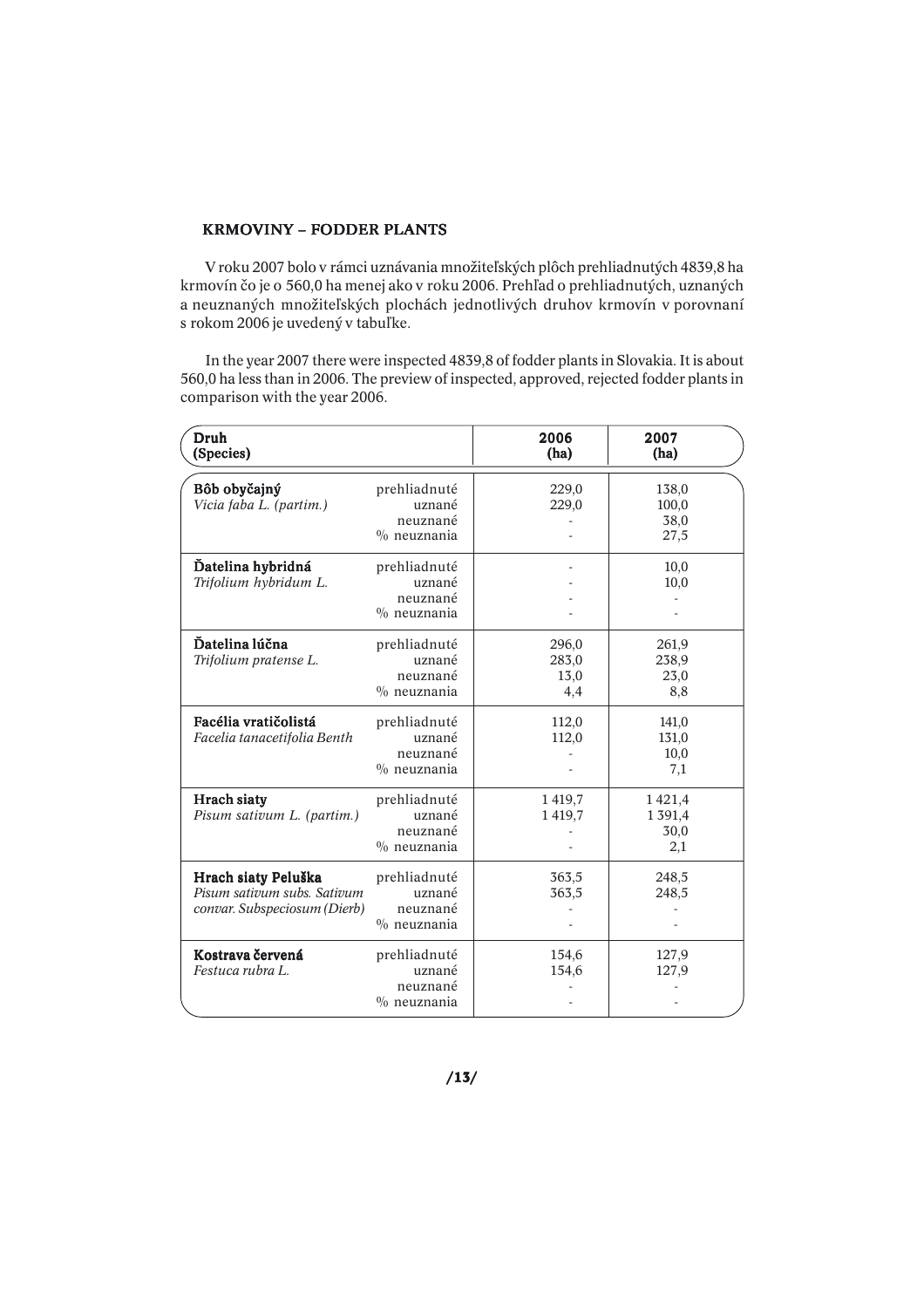| Druh<br>(Species)                                      |                                                      | 2006<br>(ha)                                              | 2007<br>(ha)                  |
|--------------------------------------------------------|------------------------------------------------------|-----------------------------------------------------------|-------------------------------|
| Kostrava lúčna<br>Festuca pratensis Hudson             | prehliadnuté<br>uznané<br>neuznané<br>$\%$ neuznania | 180,3<br>130,3<br>50,0<br>27,7                            | 127,2<br>115,0<br>12,2<br>9,6 |
| Kostrava ovčia<br>Festuca ovina L.                     | prehliadnuté<br>uznané<br>neuznané<br>$\%$ neuznania | 114,3<br>114,3                                            | 114,3<br>114,3                |
| Kostrava trsteníkovitá<br>Festuca arundinacea Schreber | prehliadnuté<br>uznané<br>neuznané<br>$\%$ neuznania | 58,0<br>58,0                                              | 56,9<br>37,9<br>19,0<br>33,4  |
| Kostravovec<br>A x Festulolium                         | prehliadnuté<br>uznané<br>neuznané<br>$\%$ neuznania | 430,6<br>421,6<br>9,0<br>2,1                              | 481,8<br>441,8<br>40,0<br>8,3 |
| Ľadenec rožkatý<br>Lotus corniculatus L.               | prehliadnuté<br>uznané<br>neuznané<br>$\%$ neuznania | 2,5<br>2,5                                                | 20,9<br>18,9<br>2,0<br>9,6    |
| Lipnica lúčna<br>Poa pratensis L.                      | prehliadnuté<br>uznané<br>neuznané<br>$\%$ neuznania | 0,3<br>0,3                                                | 6,3<br>6,0<br>0,3<br>4,8      |
| Lucerna siata<br>Medicago sativa L.                    | prehliadnuté<br>uznané<br>neuznané<br>$%$ neuznania  | 409,0<br>393,0<br>16,0<br>3,9                             | 445,5<br>417,0<br>28,5<br>6,4 |
| Lupina biela<br>Lupinus albus                          | prehliadnuté<br>uznané<br>neuznané<br>$\%$ neuznania | 123,0<br>122,3<br>0,7<br>0,6                              |                               |
| Lupina úzkoliská<br>Lupinus angustifolius L.           | prehliadnuté<br>uznané<br>neuznané<br>$\%$ neuznania | 68,4<br>68,4                                              |                               |
| Mätonoh hybridný<br>Lolium x boucheanum Kunth          | prehliadnuté<br>uznané<br>neuznané<br>$%$ neuznania  | 68,0<br>68,0<br>$\overline{\phantom{m}}$<br>$\frac{1}{2}$ | 25,0<br>25,0<br>L,            |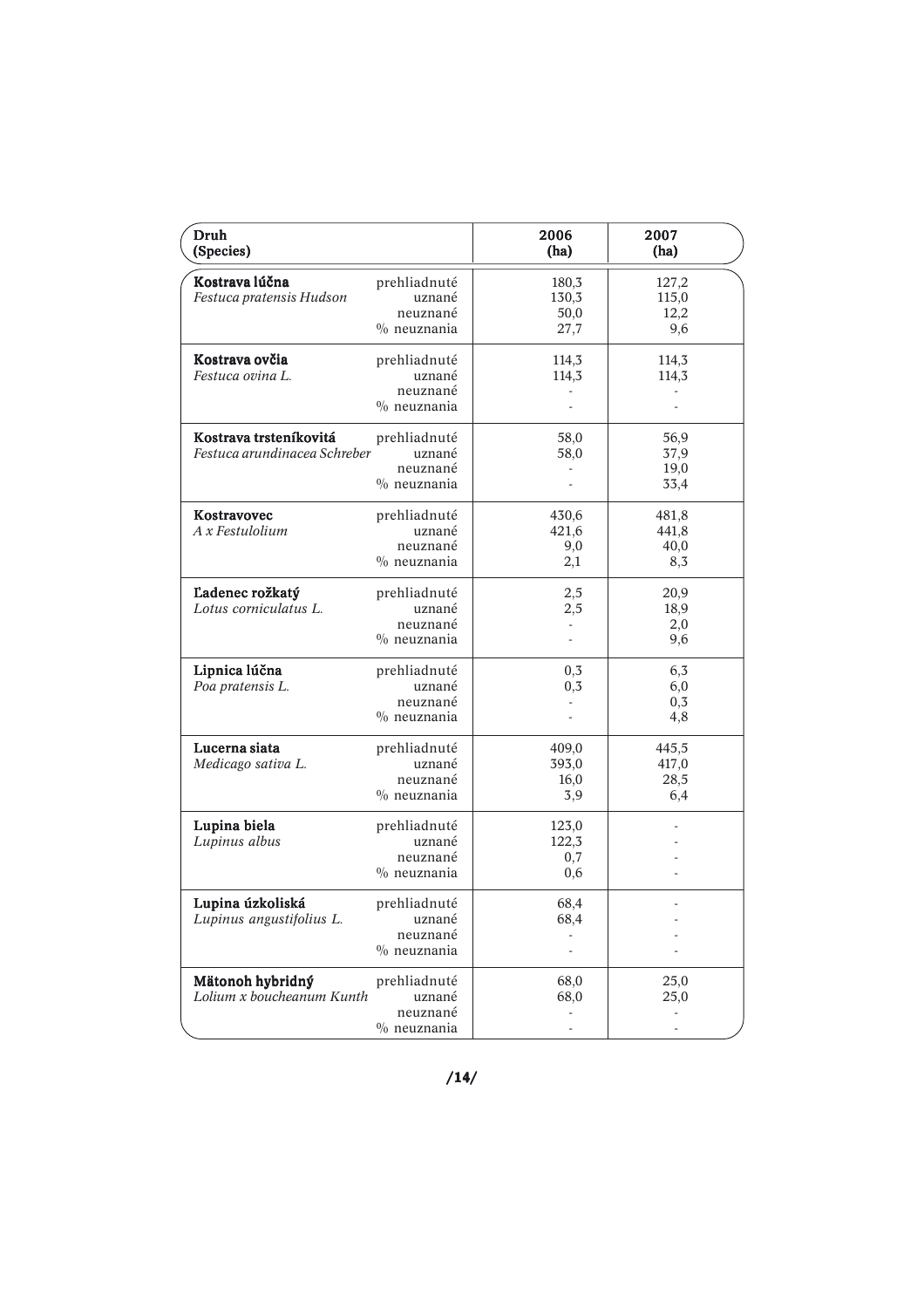| Druh<br>(Species)                                   |                                                      | 2006<br>(ha)                   | 2007<br>(ha)                           |
|-----------------------------------------------------|------------------------------------------------------|--------------------------------|----------------------------------------|
| Mätonoh mnohokvetý<br>Lolium multiflorum Lam.       | prehliadnuté<br>uznané<br>neuznané<br>$\%$ neuznania | 343,0<br>278,0                 | 193,0<br>193,0                         |
| Mätonoh trváci<br>Lolium perenne L.                 | prehliadnuté<br>uznané<br>neuznané<br>$\%$ neuznania | 181,8<br>161,3<br>20,5<br>11,3 | 220,8<br>136,8<br>84,0<br>38,0         |
| Ovsík obyčajný<br>Arrhenatherum elatius L.          | prehliadnuté<br>uznané<br>neuznané<br>$\%$ neuznania | 15,0<br>15,0                   | 45,0<br>15,0<br>30,0<br>66,7           |
| Psinček obrovský<br>Agrostis gigantea Roth.         | prehliadnuté<br>uznané<br>neuznané<br>$\%$ neuznania | 4,5<br>4,5                     | 9,0<br>5,0<br>4,0<br>44,4              |
| Psinček poplazový tenučký<br>Agrostis capillaris L. | prehliadnuté<br>uznané<br>neuznané<br>$\%$ neuznania |                                | 4,0<br>4,0<br>$\overline{\phantom{a}}$ |
| Reznačka laločnatá<br>Dactylis glomerata L.         | prehliadnuté<br>uznané<br>neuznané<br>$\%$ neuznania | 213,3<br>213,3<br>ä,           | 169,8<br>132,8<br>37,0<br>21,8         |
| Stoklas horský<br>Bromus marginatus                 | prehliadnuté<br>uznané<br>neuznané<br>$\%$ neuznania |                                | 24,1<br>24,1                           |
| Šošovica jedlá<br>Lens esculenta Moench             | prehliadnuté<br>uznané<br>neuznané<br>$\%$ neuznania | 73,3<br>73,3                   | 30,0<br>30,0                           |
| Timotejka lúčna<br>Phleum pratense L.               | prehliadnuté<br>uznané<br>neuznané<br>$\%$ neuznania | 397,2<br>377,2<br>20,0<br>5,0  | 399,2<br>336,2<br>63,0<br>15,8         |
| Timotejka uzlovitá<br>Phleum bertolonii DC.         | prehliadnuté<br>uznané<br>neuznané<br>$%$ neuznania  | 9,5<br>9,5                     | 9,5<br>3,5<br>6,0<br>63,2              |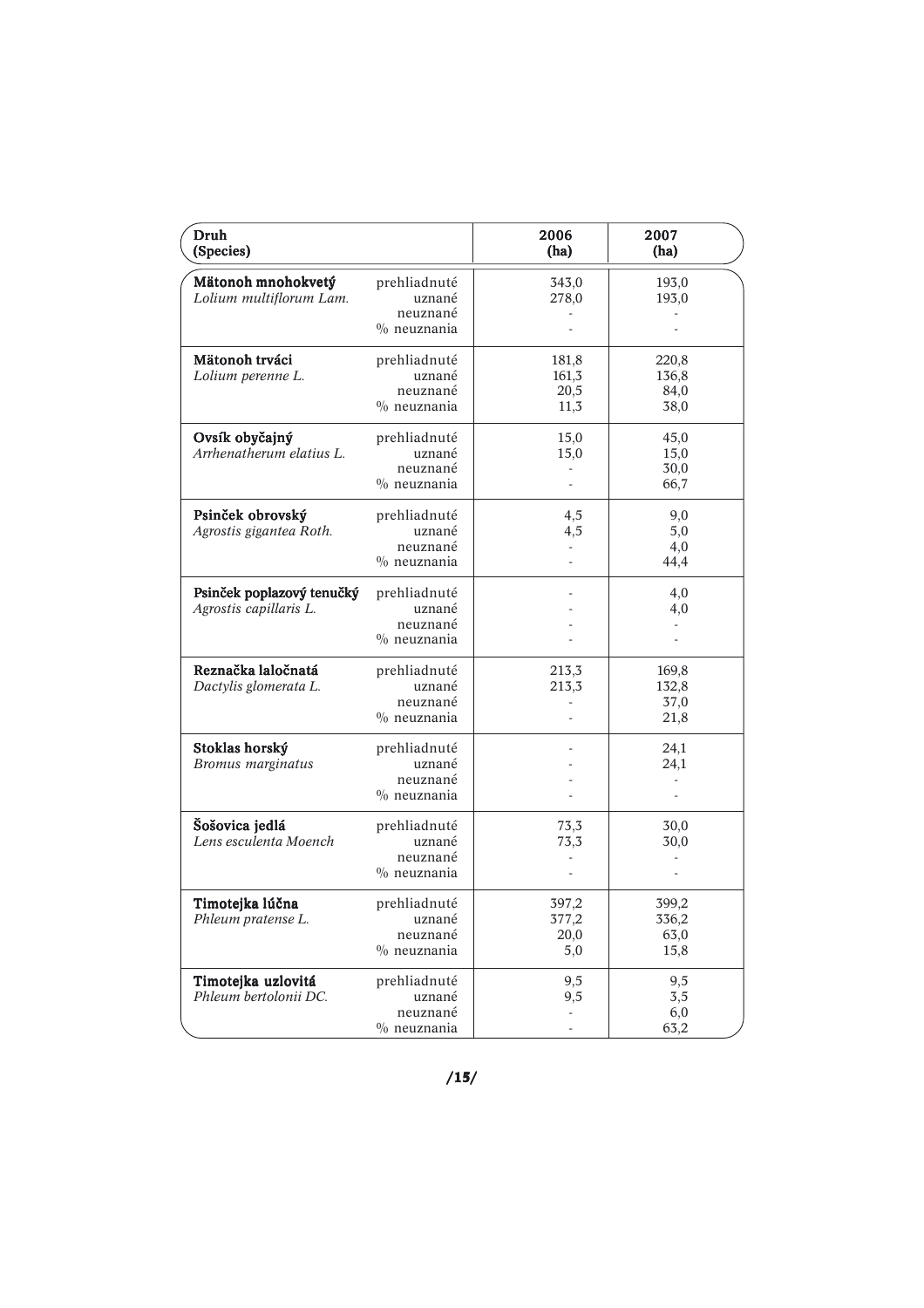| Druh<br>(Species)      |                    | 2006<br>(ha) | 2007<br>(ha) |
|------------------------|--------------------|--------------|--------------|
| Vika panónska          | prehliadnuté       |              | 42,0         |
| Vicia pannonica Crantz | uznané<br>neuznané | ۰            | 42,0         |
|                        | $\%$ neuznania     |              |              |
| Vika siata – jarná     | prehliadnuté       | 133,0        | 66,8         |
| Vicia sativa L.        | uznané             | 119,0        | 66,8         |
|                        | neuznané           | 14,0         |              |
|                        | $\%$ neuznania     | 0,1          |              |
| Spolu – Total:         | prehliadnuté       | 5 399,8      | 4 8 3 9 , 8  |
|                        | uznané             | 5 191,6      | 4 4 12,8     |
|                        | neuznané           | 208,2        | 427,0        |
|                        | $\%$ neuznania     | 3,9          | 8,8          |

Prehľad o uznaných plochách podľa jednotlivých odrôd, kategórií a generácií uvádzame v nasledovnej tabuľke.

Preview of approved areas according to varieties, categories a generations is following table.

| Druh -<br><b>Species</b><br>Odroda -<br><b>Variety</b> | SE+E osivo<br>Pre-Basic<br>+ Basic seed<br>(ha) | C1/H<br>Cert. seed<br>1st gen.<br>(ha) | C <sub>2</sub><br>Cert. seed<br>2nd gen.<br>(ha) | Spolu<br>Total<br>(ha)       | $\frac{0}{0}$                |  |
|--------------------------------------------------------|-------------------------------------------------|----------------------------------------|--------------------------------------------------|------------------------------|------------------------------|--|
| Bôb obyčajný (Vicia faba L. (partim.)                  |                                                 |                                        |                                                  |                              |                              |  |
| Aštar<br>Gloria<br>Liber<br>Stabil                     | 8,0                                             | 25,0<br>20,0<br>27,0                   | 20,0                                             | 25,0<br>20,0<br>35,0<br>20,0 | 25,0<br>20,0<br>35,0<br>20,0 |  |
| Spolu:                                                 | 8,0                                             | 72,0                                   | 20,0                                             | 100,0                        | 100,0                        |  |
| Datelina hybridná (Trifolium hybridum L.)              |                                                 |                                        |                                                  |                              |                              |  |
| Ermo                                                   |                                                 | 10,0                                   |                                                  | 10,0                         | 100,0                        |  |
| Spolu:                                                 |                                                 | 10,0                                   |                                                  | 10,0                         | 100,0                        |  |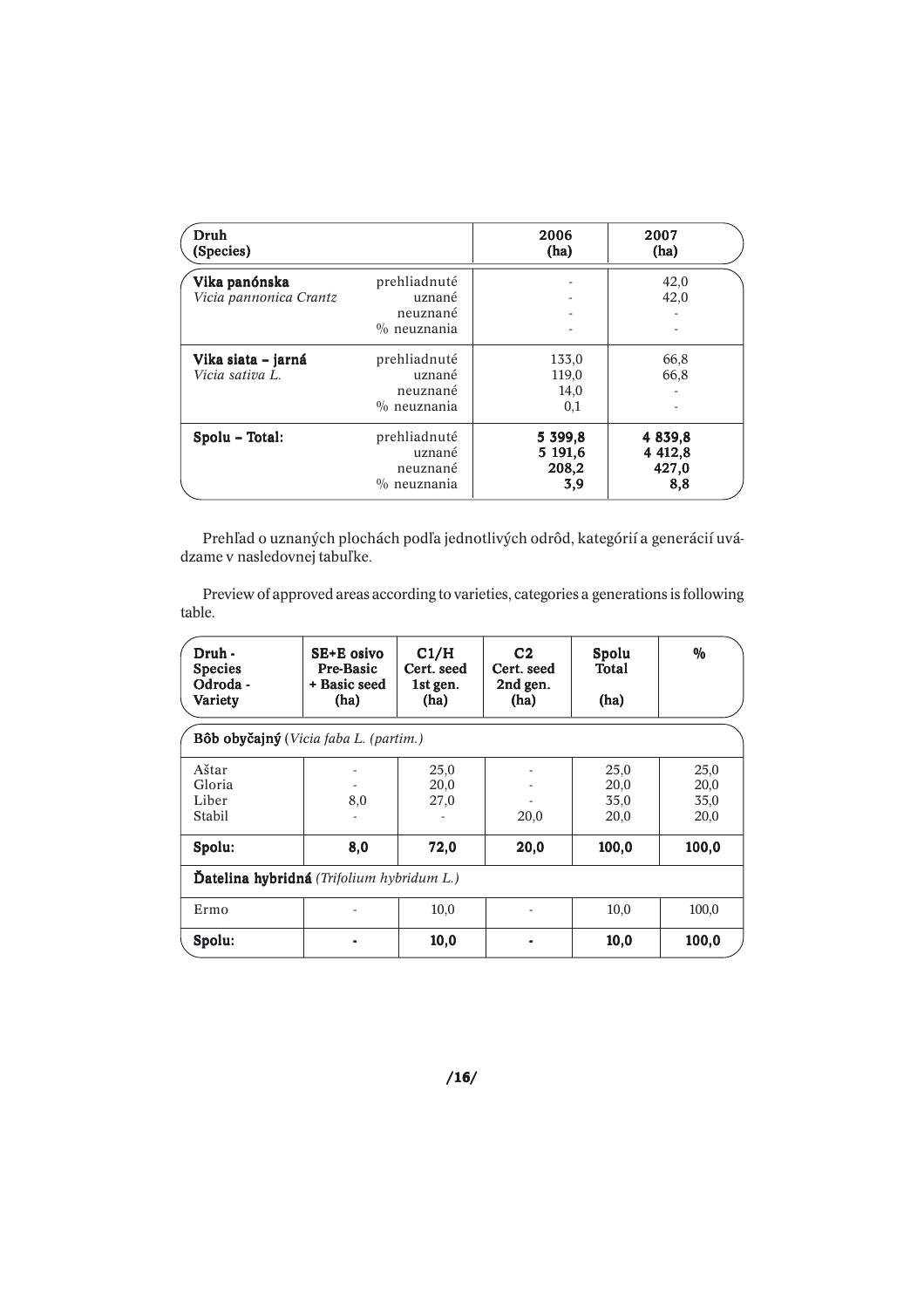| Druh -<br><b>Species</b><br>Odroda -<br>Variety    | SE+E osivo<br>Pre-Basic<br>+ Basic seed<br>(ha) | C1/H<br>Cert. seed<br>1st gen.<br>(ha) | C <sub>2</sub><br>Cert. seed<br>2nd gen.<br>(ha) | Spolu<br>Total<br>(ha) | $\frac{0}{0}$ |  |  |
|----------------------------------------------------|-------------------------------------------------|----------------------------------------|--------------------------------------------------|------------------------|---------------|--|--|
| Datelina lúčna (Trifolium pratense L.)             |                                                 |                                        |                                                  |                        |               |  |  |
|                                                    | Ďatelina lúčna - skorá                          |                                        |                                                  |                        |               |  |  |
| PS-153 (Podjavorina)                               | 1,0                                             | ä,                                     |                                                  | 1,0                    | 1,2           |  |  |
| PS-162 (Slatina)                                   | 1,5                                             |                                        |                                                  | 1,5                    | 1,9           |  |  |
| Manuela                                            | 5,0                                             | 24,0                                   |                                                  | 29,0                   | 36,0          |  |  |
| Poľana                                             | 31,0                                            |                                        |                                                  | 31,0                   | 38,5          |  |  |
| Viglana                                            | 8,0                                             | 10,0                                   |                                                  | 18,0                   | 22,4          |  |  |
| Spolu:                                             | 46,5                                            | 34,0                                   | $\overline{\phantom{0}}$                         | 80,5                   | 100,0         |  |  |
| Ďatelina lúčna - stredneneskorá                    |                                                 |                                        |                                                  |                        |               |  |  |
| Magura                                             | 7,0                                             |                                        |                                                  | 7,0                    | 4,4           |  |  |
| Margot                                             | 39,4                                            |                                        |                                                  | 39,4                   | 24,9          |  |  |
| Marieta                                            | 14,0                                            |                                        |                                                  | 14,0                   | 8,8           |  |  |
| Sigord                                             | 88,0                                            | 10,0                                   |                                                  | 98,0                   | 61,9          |  |  |
| Spolu:                                             | 148,4                                           | 10,0                                   | $\overline{a}$                                   | 158,4                  | 100,0         |  |  |
| Facélia vratičolistá (Facelia tanacetifolia Benth) |                                                 |                                        |                                                  |                        |               |  |  |
| Balo                                               |                                                 | 50,0                                   |                                                  | 50,0                   | 38,2          |  |  |
| Mira                                               | L                                               | 81,0                                   |                                                  | 81,0                   | 61,8          |  |  |
|                                                    |                                                 |                                        |                                                  |                        |               |  |  |
| Spolu:                                             | $\overline{a}$                                  | 131,0                                  | -                                                | 131,0                  | 100,0         |  |  |
| Hrach siaty (Pisum sativum L.)                     |                                                 |                                        |                                                  |                        |               |  |  |
| Achat                                              | 15,0                                            | 175,0                                  | 97,0                                             | 287,0                  | 20,6          |  |  |
| Dunaj                                              | 5,0                                             | 27,0                                   |                                                  | 32,0                   | 2,3           |  |  |
| Gotik                                              | $\overline{\phantom{a}}$                        | 20,0                                   | 89,0                                             | 109,0                  | 7,8           |  |  |
| Herold                                             |                                                 | 142,5                                  |                                                  | 142,5                  | 10,2          |  |  |
| Maximus                                            | 3,0                                             |                                        |                                                  | 3,0                    | 0,2           |  |  |
| Olivín                                             |                                                 | 121,0                                  |                                                  | 121,0                  | 8,7           |  |  |
| Svit                                               | 15,0                                            | 30,0                                   |                                                  | 45,0                   | 3,2           |  |  |
| Swing                                              | $\overline{\phantom{a}}$                        |                                        | 52,0                                             | 52,0                   | 3,7           |  |  |
| Terno                                              |                                                 | 50,0                                   |                                                  | 50,0                   | 3,6           |  |  |
| Xantos                                             | 46,0                                            | 190,1                                  |                                                  | 236,1                  | 17,0          |  |  |
| Zekon                                              | 42,4                                            | 220,3                                  | 51,0                                             | 313,7                  | 22,5          |  |  |
| Spolu:                                             | 126,4                                           | 975,9                                  | 289,0                                            | 1 391,4                | 100,0         |  |  |

/17/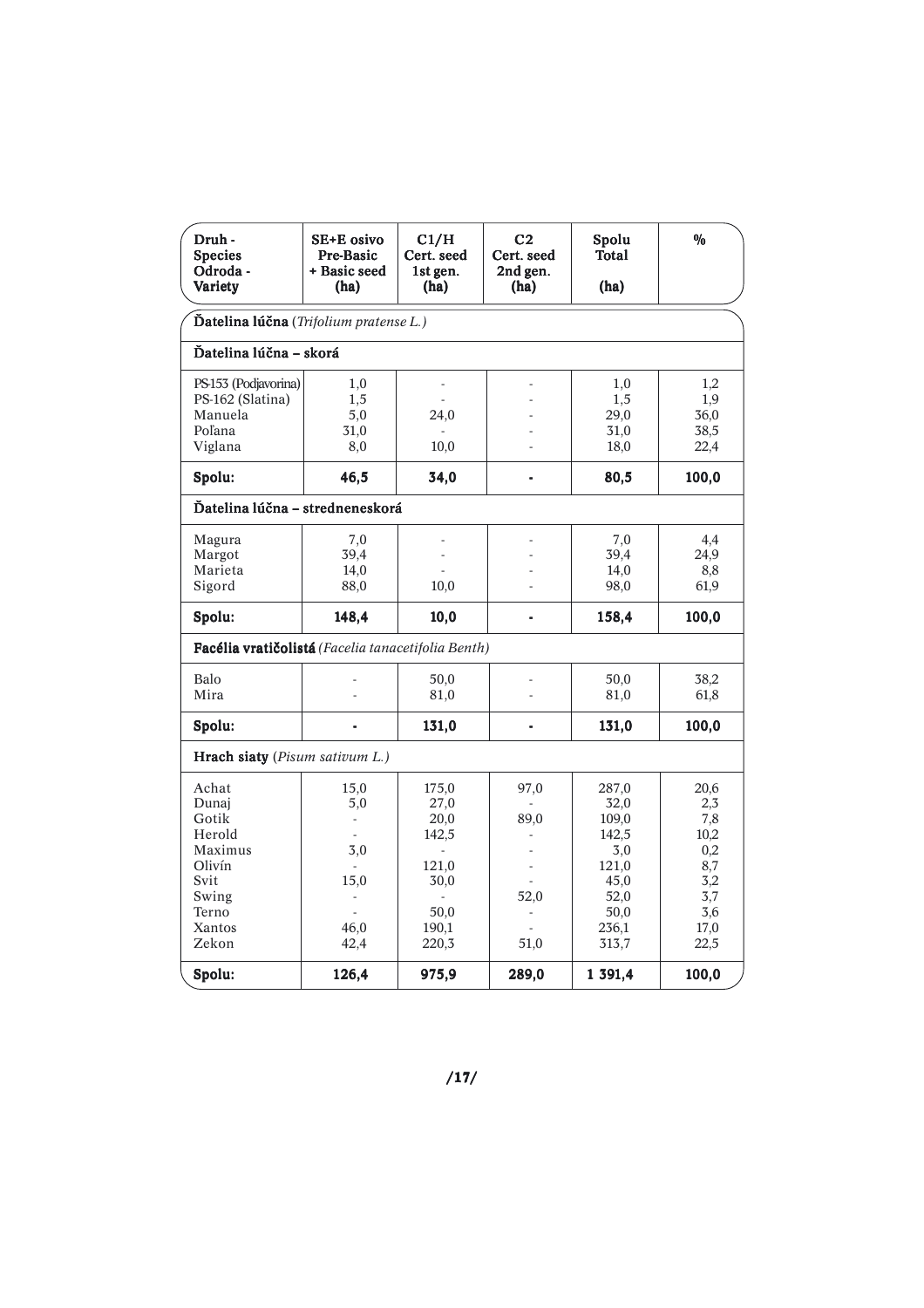| Druh -<br><b>Species</b><br>Odroda -<br>Variety       | SE+E osivo<br>Pre-Basic<br>+ Basic seed<br>(ha) | C1/H<br>Cert. seed<br>1st gen.<br>(ha) | C <sub>2</sub><br>Cert. seed<br>2nd gen.<br>(ha) | Spolu<br>Total<br>(ha)              | $\%$                                |  |  |  |
|-------------------------------------------------------|-------------------------------------------------|----------------------------------------|--------------------------------------------------|-------------------------------------|-------------------------------------|--|--|--|
|                                                       | Hrach siaty peluška (Pisum sativum L. partim.)  |                                        |                                                  |                                     |                                     |  |  |  |
| Lucie<br>Rhea<br><b>Sirius</b><br>Vena                | 12,0<br>12,0                                    | 25,0<br>22,5<br>57,0                   | 67,0<br>53,0                                     | 92,0<br>12,0<br>75,5<br>69,0        | 37,0<br>4,8<br>30,4<br>27,8         |  |  |  |
| Spolu:                                                | 24,0                                            | 104,5                                  | 120,0                                            | 248,5                               | 100,0                               |  |  |  |
| Kostrava červená (Festuca rubra L.)                   |                                                 |                                        |                                                  |                                     |                                     |  |  |  |
| Carioca<br>Ferota<br>Laroma<br>Levočská<br>Makyta     | 17,3<br>$\overline{\phantom{a}}$<br>0,3<br>30,3 | 47,0<br>33,0                           |                                                  | 17,3<br>47,0<br>0,3<br>30,3<br>33,0 | 13,5<br>36,7<br>0,2<br>23,7<br>25,8 |  |  |  |
| Spolu:                                                | 47,9                                            | 80,0                                   |                                                  | 127,9                               | 100,0                               |  |  |  |
| Kostrava lúčna (Festuca pratensis Hudson)             |                                                 |                                        |                                                  |                                     |                                     |  |  |  |
| Cosmolit<br>Levočská<br>Wanda                         | 13,3                                            | 50,0<br>48,0<br>3,7                    |                                                  | 50,0<br>61,3<br>3,7                 | 43,5<br>53,3<br>3,2                 |  |  |  |
| Spolu:                                                | 13,3                                            | 101,7                                  | $\overline{\phantom{a}}$                         | 115,0                               | 100,0                               |  |  |  |
| Kostrava ovčia (Festuca ovina L.)                     |                                                 |                                        |                                                  |                                     |                                     |  |  |  |
| Bornito<br>Grasina                                    | 0,3                                             | 114,0                                  |                                                  | 114,0<br>0,3                        | 99,7<br>0,3                         |  |  |  |
| Spolu:                                                | 0,3                                             | 114,0                                  |                                                  | 114,3                               | 100,0                               |  |  |  |
| Kostrava trsteníkovitá (Festuca arundinacea Schreber) |                                                 |                                        |                                                  |                                     |                                     |  |  |  |
| Kora<br>Koreta<br>Lekora                              | 1,0<br>0,9                                      | 36,0                                   |                                                  | 36,0<br>1,0<br>0,9                  | 95,0<br>2,6<br>2,4                  |  |  |  |
| Spolu:                                                | 1,9                                             | 36,0                                   | $\overline{\phantom{a}}$                         | 37,9                                | 100,0                               |  |  |  |
| Kostravovec (A x Festulolium)                         |                                                 |                                        |                                                  |                                     |                                     |  |  |  |
| Bečva<br>Felina<br>Hykor                              | 10,0<br>$\mathcal{L}^{\mathcal{A}}$<br>60,0     | 143,0<br>25,0<br>46,0                  |                                                  | 153,0<br>25,0<br>106,0              | 34,6<br>5,7<br>24,0                 |  |  |  |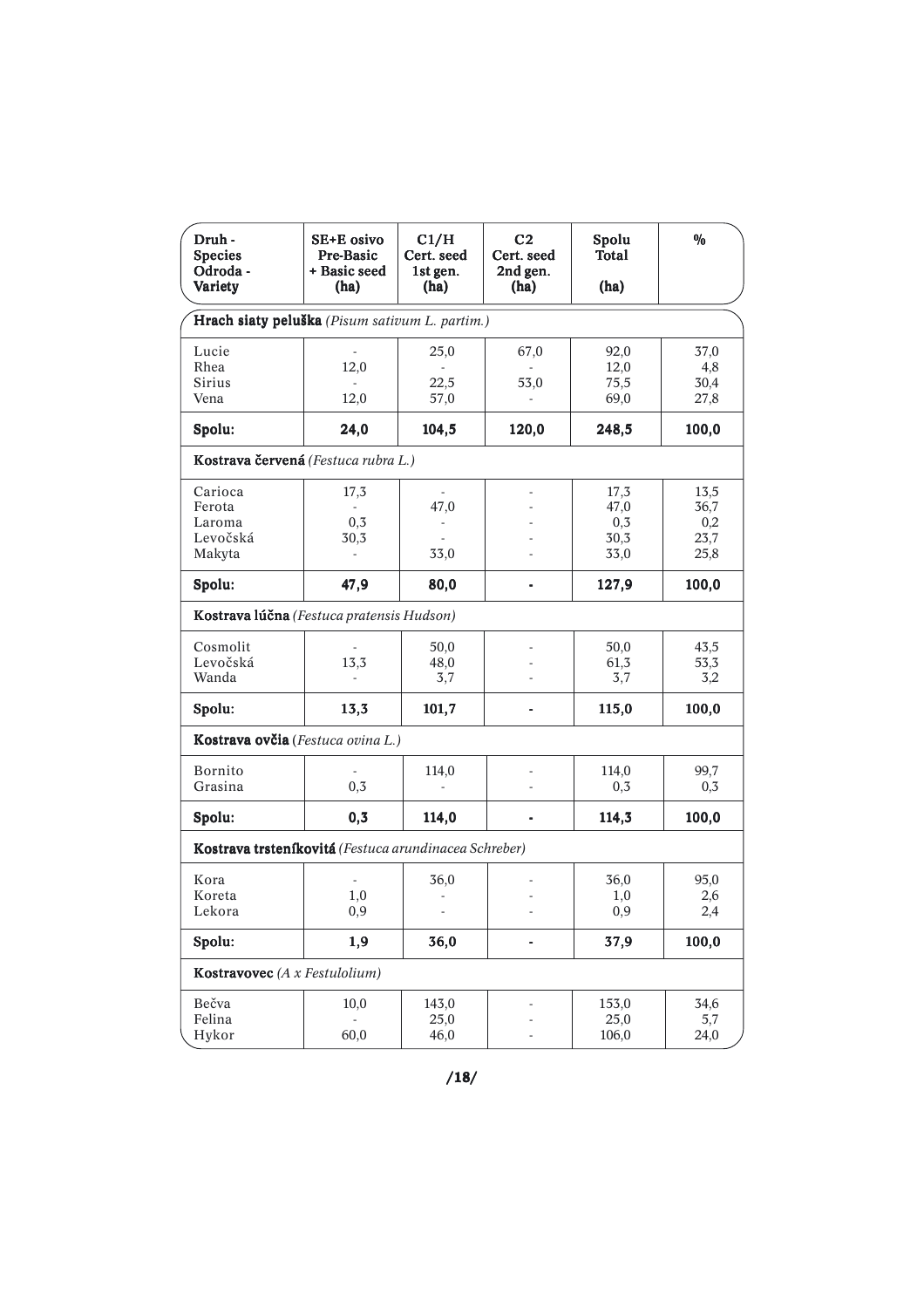| Druh -<br><b>Species</b><br>Odroda -<br>Variety         | SE+E osivo<br><b>Pre-Basic</b><br>+ Basic seed<br>(ha) | C1/H<br>Cert. seed<br>1st gen.<br>(ha) | C <sub>2</sub><br>Cert. seed<br>2nd gen.<br>(ha) | Spolu<br><b>Total</b><br>(ha)                  | $\frac{0}{0}$                             |
|---------------------------------------------------------|--------------------------------------------------------|----------------------------------------|--------------------------------------------------|------------------------------------------------|-------------------------------------------|
| Lofa<br>Perun                                           |                                                        | 89,8<br>68,0                           |                                                  | 89,8<br>68,0                                   | 20,3<br>15,4                              |
| Spolu:                                                  | 70,0                                                   | 371,8                                  |                                                  | 441,8                                          | 100,0                                     |
| Ladenec rožkatý (Lotus corniculatus L.)                 |                                                        |                                        |                                                  |                                                |                                           |
| Lotar<br>Polom                                          | 1,5                                                    | 17,4                                   |                                                  | 17,4<br>1,5                                    | 92,1<br>7,9                               |
| Spolu:                                                  | 1,5                                                    | 17,4                                   |                                                  | 18,9                                           | 100,0                                     |
| Lipnica lúčna (Poa pratensis L.)                        |                                                        |                                        |                                                  |                                                |                                           |
| Slezanka                                                |                                                        | 6,0                                    |                                                  | 6,0                                            | 100,0                                     |
| Spolu:                                                  |                                                        | 6,0                                    |                                                  | 6,0                                            | 100,0                                     |
| Lucerna siata (Medicago sativa L.)                      |                                                        |                                        |                                                  |                                                |                                           |
| Lucia<br>Pálava<br>Regia<br>Vali<br>Vanda<br>Zuzana     | 30,0<br>20,0<br>7,5<br>15,0<br>62,0                    | 20,5<br>111,0<br>18,0<br>30,0<br>85,0  | 18,0<br>÷.                                       | 20,5<br>141,0<br>20,0<br>25,5<br>63,0<br>147,0 | 4,9<br>33,8<br>4,8<br>6,1<br>15,1<br>35,3 |
| Spolu:                                                  | 134,5                                                  | 264,5                                  | 18,0                                             | 417,0                                          | 100,0                                     |
| Mätonoh hybridný (Lolium x boucheanum Kunth)            |                                                        |                                        |                                                  |                                                |                                           |
| Odra                                                    |                                                        | 25,0                                   | ÷,                                               | 25,0                                           | 100,0                                     |
| Spolu:                                                  |                                                        | 25,0                                   |                                                  | 25,0                                           | 100,0                                     |
| Mätonoh mnohokvetý (Lolium multiflorum Lam.)            |                                                        |                                        |                                                  |                                                |                                           |
| Aubade                                                  |                                                        | 25,0                                   |                                                  | 25,0                                           | 100,0                                     |
| Spolu:                                                  |                                                        | 25,0                                   |                                                  | 25,0                                           | 100,0                                     |
| Mätonoh mnohokvetý jednoročný (Lolium multiflorum Lam.) |                                                        |                                        |                                                  |                                                |                                           |
| <b>Jivet</b><br>Sikem                                   | Ĭ.<br>L,                                               | 26,0<br>30,0                           | ÷,                                               | 26,0<br>30,0                                   | 46,4<br>53,6                              |
| Spolu:                                                  | -                                                      | 56,0                                   | -                                                | 56,0                                           | 100,0                                     |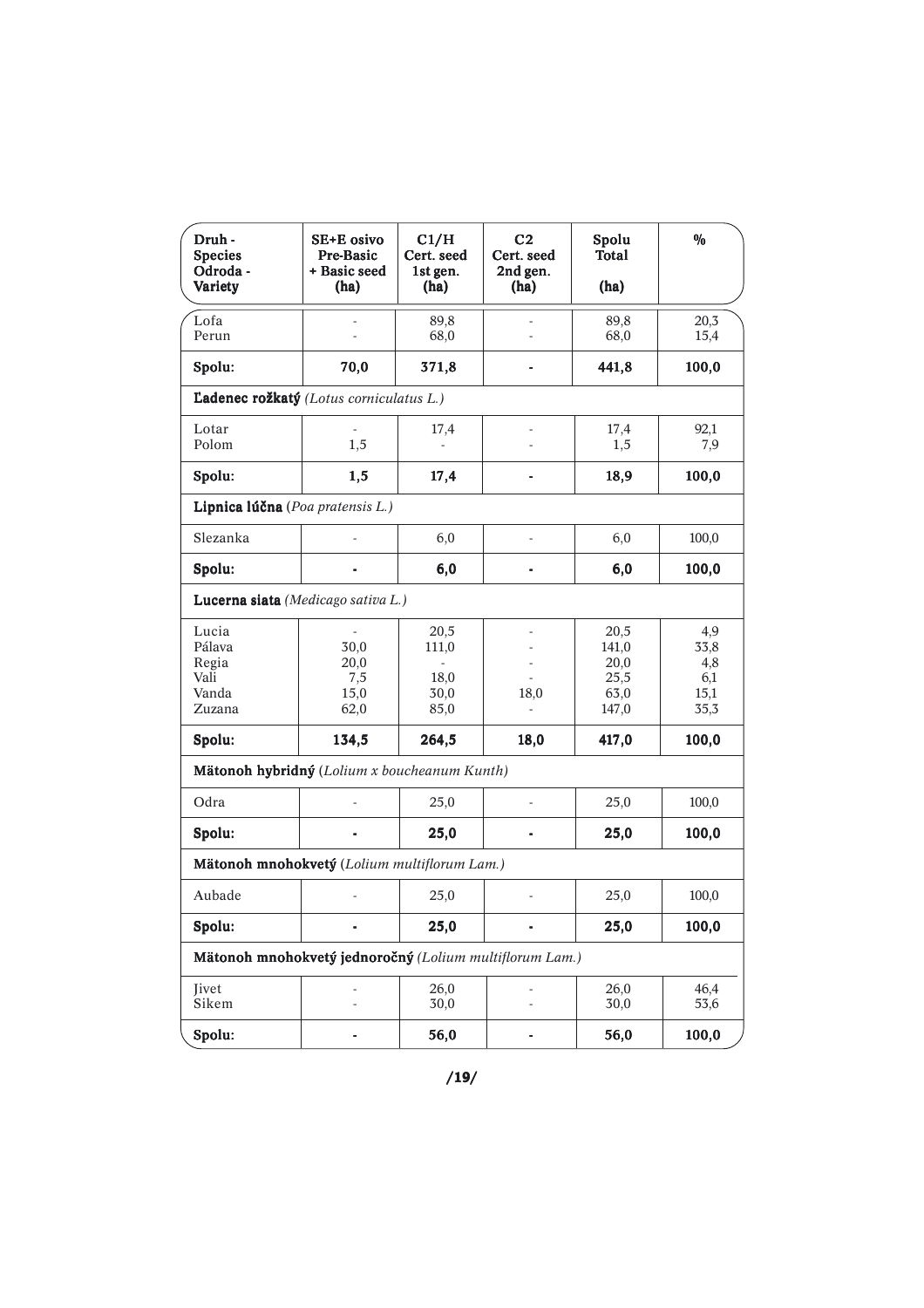| Druh -<br><b>Species</b><br>Odroda -<br>Variety        | SE+E osivo<br>Pre-Basic<br>+ Basic seed<br>(ha) | C1/H<br>Cert. seed<br>1st gen.<br>(ha) | C <sub>2</sub><br>Cert. seed<br>2nd gen.<br>(ha) | Spolu<br>Total<br>(ha) | $\%$                |  |  |
|--------------------------------------------------------|-------------------------------------------------|----------------------------------------|--------------------------------------------------|------------------------|---------------------|--|--|
| Mätonoh mnohokvetý taliansky (Lolium multiflorum Lam.) |                                                 |                                        |                                                  |                        |                     |  |  |
| Lolita<br>Sikem                                        |                                                 | 20,0<br>92,0                           |                                                  | 20,0<br>92,0           | 17,9<br>82,1        |  |  |
| Spolu:                                                 |                                                 | 112,0                                  |                                                  | 112,0                  | 100,0               |  |  |
| Mätonoh trváci (Lolium perenne L.)                     |                                                 |                                        |                                                  |                        |                     |  |  |
| Marlot<br>Metropol<br>Mustang                          | 0,5<br>1,5<br>61,8                              | 73,0                                   |                                                  | 0,5<br>1,5<br>134,8    | 0,4<br>1,1<br>98,5  |  |  |
| Spolu:                                                 | 63,8                                            | 73,0                                   |                                                  | 136,8                  | 100,0               |  |  |
| Ovsík obyčajný (Arrhenatherum elatius L.)              |                                                 |                                        |                                                  |                        |                     |  |  |
| Median                                                 | 15,0                                            |                                        |                                                  | 15,0                   | 100,0               |  |  |
| Spolu:                                                 | 15,0                                            |                                        |                                                  | 15,0                   | 100,0               |  |  |
| Psinček obrovský (Agrostis gigantea Roth.)             |                                                 |                                        |                                                  |                        |                     |  |  |
| Levočský                                               |                                                 | 5,0                                    |                                                  | 5,0                    | 100,0               |  |  |
| Spolu:                                                 |                                                 | 5,0                                    |                                                  | 5,0                    | 100,0               |  |  |
| Psinček poplazový tenučký (Agrostis capillaris L.)     |                                                 |                                        |                                                  |                        |                     |  |  |
| Golf                                                   |                                                 | 4,0                                    |                                                  | 4,0                    | 100,0               |  |  |
| Spolu:                                                 |                                                 | 4,0                                    |                                                  | 4,0                    | 100,0               |  |  |
| Reznačka laločnatá (Dactylis glomerata L.)             |                                                 |                                        |                                                  |                        |                     |  |  |
| Dactyla<br>Niva<br>Rela                                | 6,0<br>4,8                                      | 43,0<br>79,0                           |                                                  | 6,0<br>43,0<br>83,8    | 4,5<br>32,4<br>63,1 |  |  |
| Spolu:                                                 | 10,8                                            | 122,0                                  |                                                  | 132,8                  | 100,0               |  |  |
| Stoklas horský (Bromus marginatus)                     |                                                 |                                        |                                                  |                        |                     |  |  |
| Tacit                                                  | 24,1                                            | $\overline{a}$                         |                                                  | 24,1                   | 100,0               |  |  |
| Spolu:                                                 | 24,1                                            |                                        |                                                  | 24,1                   | 100,0               |  |  |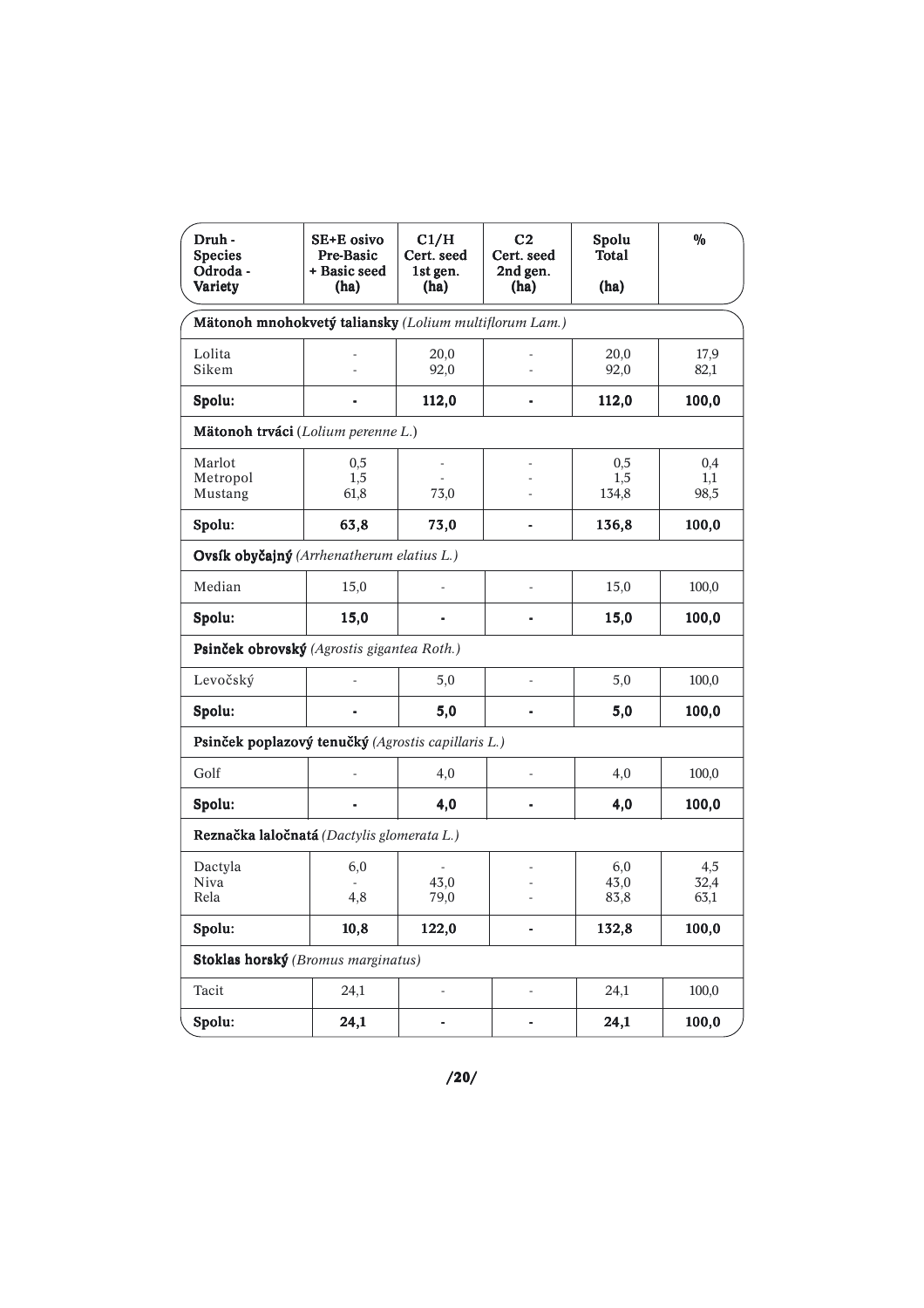| Druh -<br><b>Species</b><br>Odroda -<br>Variety | SE+E osivo<br>Pre-Basic<br>+ Basic seed<br>(ha) | C1/H<br>Cert. seed<br>1st gen.<br>(ha) | C <sub>2</sub><br>Cert. seed<br>2nd gen.<br>(ha) | Spolu<br>Total<br>(ha)         | $\frac{0}{0}$              |  |  |
|-------------------------------------------------|-------------------------------------------------|----------------------------------------|--------------------------------------------------|--------------------------------|----------------------------|--|--|
| Šošovica jedlá (Lens esculenta Moench)          |                                                 |                                        |                                                  |                                |                            |  |  |
| Renka                                           | 30,0                                            |                                        | L                                                | 30,0                           | 100,0                      |  |  |
| Spolu:                                          | 30,0                                            |                                        |                                                  | 30,0                           | 100,0                      |  |  |
| Timotejka lúčna (Phleum pratense L.)            |                                                 |                                        |                                                  |                                |                            |  |  |
| Dolina<br>Lema<br>Levočská<br>Timola            | 47,0<br>94,0<br>1,5                             | 10,0<br>80,7<br>93,0<br>10,0           |                                                  | 10,0<br>127,7<br>187,0<br>11,5 | 3,0<br>38,0<br>55,6<br>3,4 |  |  |
| Spolu:                                          | 142,5                                           | 193,7                                  |                                                  | 336,2                          | 100,0                      |  |  |
| Timotejka uzlatá (Phleum bertolonii DC.)        |                                                 |                                        |                                                  |                                |                            |  |  |
| Latima                                          | 3,5                                             |                                        | L,                                               | 3,5                            | 100,0                      |  |  |
| Spolu:                                          | 3,5                                             |                                        | $\blacksquare$                                   | 3,5                            | 100,0                      |  |  |
| Vika panónska (Vicia pannonica Crantz)          |                                                 |                                        |                                                  |                                |                            |  |  |
| Dětenická pan.                                  | 15,0                                            |                                        | 27,0                                             | 42,0                           | 100,0                      |  |  |
| Spolu:                                          | 15,0                                            |                                        | 27,0                                             | 42,0                           | 100,0                      |  |  |
|                                                 | Vika siata - jarná (Vicia sativa L.)            |                                        |                                                  |                                |                            |  |  |
| Klara<br>Medea                                  | 23,8<br>31,0                                    | 9,0                                    | 3,0                                              | 23,8<br>43,0                   | 35,6<br>64,4               |  |  |
| Spolu:                                          | 54,8                                            | 9,0                                    | 3,0                                              | 66,8                           | 100,0                      |  |  |



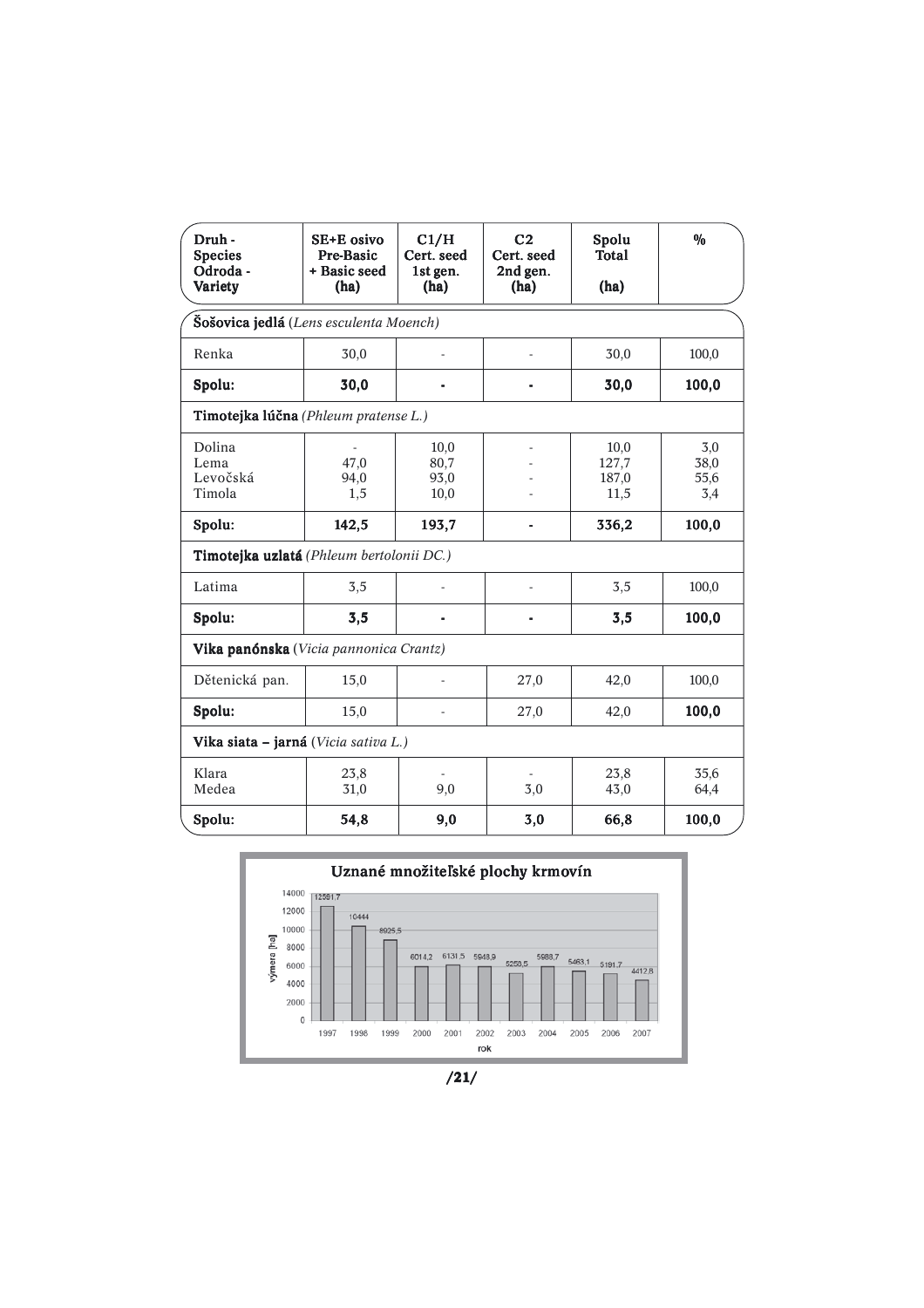## OLEJNINY A OSTATNÉ PRIADNE RASTLINY OIL AND FIBROUS PLANTS

 V roku 2007 bolo v rámci uznávania množiteľských plôch prehliadnutých 2202,7 ha olejnín a ostatných priadnych rastlín čo je o 507,5 viac ako v roku 2006. Prehľad o prehliadnutých, uznaných a neuznaných množiteľských plochách jednotlivých druhov olejnín a priadnych rastlín v porovnaní s rokom 2006 je uvedený v tabuľke.

 In the year 2007 there were inspected 2202,7 ha oil and fibrous plants in Slovakia. It is about 507,5 more, than in 2006.

| Druh<br>(Species)                                    |                                                      | 2006<br>(ha)                      | 2007<br>(ha)                         |
|------------------------------------------------------|------------------------------------------------------|-----------------------------------|--------------------------------------|
| Horčica biela<br>Sinapis alba L.                     | prehliadnuté<br>uznané<br>neuznané<br>$\%$ neuznania | 364,0<br>336,3<br>27,7<br>7,6     | 744,5<br>649,8<br>94,7<br>12,7       |
| Lan siaty – olejný<br>Linum usitatissimum L.         | prehliadnuté<br>uznané<br>neuznané<br>$\%$ neuznania | 489,9<br>489,9                    | 500,8<br>443,3<br>57,5<br>11,5       |
| Mak siaty<br>Papaver somniferum L.                   | prehliadnuté<br>uznané<br>neuznané<br>$\%$ neuznania | 11,7<br>11,7                      | 38,3<br>38,3                         |
| Repka olejka - ozimná<br>Brassica napus L. (partim). | prehliadnuté<br>uznané<br>neuznané<br>$\%$ neuznania | 214,2<br>199,2<br>15,0<br>7,0     | 394,5<br>394,5                       |
| Slnečnica ročná<br>Helianthus annus                  | prehliadnuté<br>uznané<br>neuznané<br>$\%$ neuznania |                                   | 19,5<br>19,5<br>100,0                |
| Sója fazuľová<br>Glycine max (L.) Merrill            | prehliadnuté<br>uznané<br>neuznané<br>$\%$ neuznania | 615,4<br>608,4<br>7,0<br>1,1      | 505,2<br>505,2                       |
| Spolu - Total                                        | prehliadnuté<br>uznané<br>neuznané<br>$\%$ neuznania | 1 695,2<br>1 645,5<br>49,7<br>2,9 | 2 2 0 2,7<br>2 031,0<br>171,7<br>7,8 |

 The preview of inspected, approved, and rejected oil and fibrous plants in Slovakia in comparison with year 2005 is following table.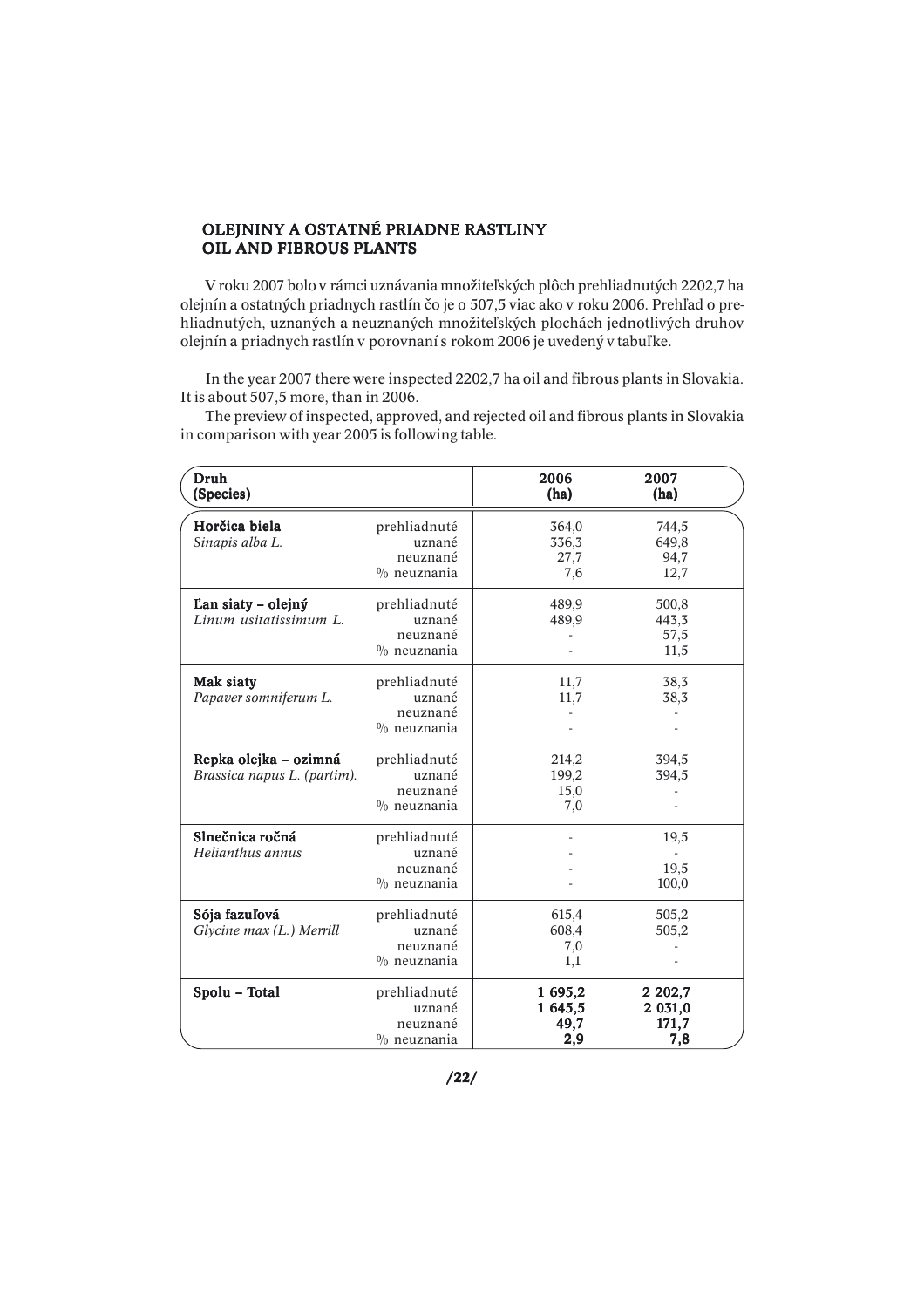Prehľad uznaných plôch podľa jednotlivých odrôd, kategórií a generácií je uvedený v nasledujúcej tabuľke.

 Preview of approved areas according to the varieties, categories and generations is following table.

| Druh -<br><b>Species</b><br>Odroda -<br>Variety | SE+E osivo<br><b>Pre-Basic</b><br>+ Basic seed<br>(ha) | C1/H<br>Cert. seed<br>1st gen.<br>(ha) | C <sub>2</sub><br>Cert. seed<br>2nd gen.<br>(ha) | Spolu<br><b>Total</b><br>(ha) | $\frac{0}{0}$ |
|-------------------------------------------------|--------------------------------------------------------|----------------------------------------|--------------------------------------------------|-------------------------------|---------------|
|                                                 |                                                        |                                        |                                                  |                               |               |
| Horčica biela (Sinapis alba L.)                 |                                                        |                                        |                                                  |                               |               |
| Albatros                                        |                                                        | 78,0                                   |                                                  | 78,0                          | 12,0          |
| Cargold                                         |                                                        | 92,0                                   |                                                  | 92,0                          | 14,2          |
| Carnella                                        |                                                        | 118,0                                  |                                                  | 118,0                         | 18,2          |
| Dr. Francks                                     |                                                        |                                        |                                                  |                               |               |
| Hohenheimer<br>Gelb                             |                                                        |                                        |                                                  |                               |               |
| Polarka                                         |                                                        | 20,0<br>40,8                           |                                                  | 20,0<br>40,8                  | 3,1<br>6,3    |
| Polka                                           |                                                        | 50,0                                   |                                                  | 50,0                          | 7,7           |
| Severka                                         |                                                        | 10,0                                   |                                                  | 10,0                          | 1,5           |
| Signal                                          |                                                        | 18,0                                   |                                                  | 18,0                          | 2,8           |
| Zlata                                           |                                                        | 223,0                                  |                                                  | 223,0                         | 34,3          |
| Spolu:                                          |                                                        | 649,8                                  |                                                  | 649,8                         | 100,0         |
|                                                 |                                                        |                                        |                                                  |                               |               |
| Lan siaty - olejný (Linum usitatissimum L.)     |                                                        |                                        |                                                  |                               |               |
| Flanders                                        |                                                        |                                        | 189,0                                            | 189,0                         | 42,6          |
| <b>Jantar</b>                                   |                                                        |                                        | 35,0                                             | 35,0                          | 7,9           |
| Lola                                            |                                                        | 30,3                                   | $\overline{\phantom{a}}$                         | 30,3                          | 6,8           |
| Scorpion                                        |                                                        | 164,0                                  |                                                  | 164,0                         | 37,0          |
| Sunrise                                         |                                                        | ÷,                                     | 25,0                                             | 25,0                          | 5,6           |
| Spolu:                                          |                                                        | 194,3                                  | 249,0                                            | 443,3                         | 100,0         |
| Mak siaty (Papaver somniferum L.)               |                                                        |                                        |                                                  |                               |               |
| Bergam                                          |                                                        | 2,0                                    |                                                  | 2,0                           | 5,2           |
| Major                                           | 10,5                                                   | 10,0                                   |                                                  | 20,5                          | 53,5          |
| Maratón                                         | 5,8                                                    | 10,0                                   |                                                  | 15,8                          | 41,3          |
| Spolu:                                          | 16,3                                                   | 22,0                                   | ä,                                               | 38,3                          | 100,0         |
| Repka olejka - ozimná (Brassica napus L.)       |                                                        |                                        |                                                  |                               |               |
| Atlantic                                        |                                                        | 10,0                                   |                                                  | 10,0                          | 2,5           |
| Californium                                     |                                                        | 43,0                                   |                                                  | 43,0                          | 10,9          |
| Catalina                                        |                                                        | 30,0                                   |                                                  | 30,0                          | 7,6           |
| Grizzly                                         |                                                        | 10,0                                   |                                                  | 10,0                          | 2,5           |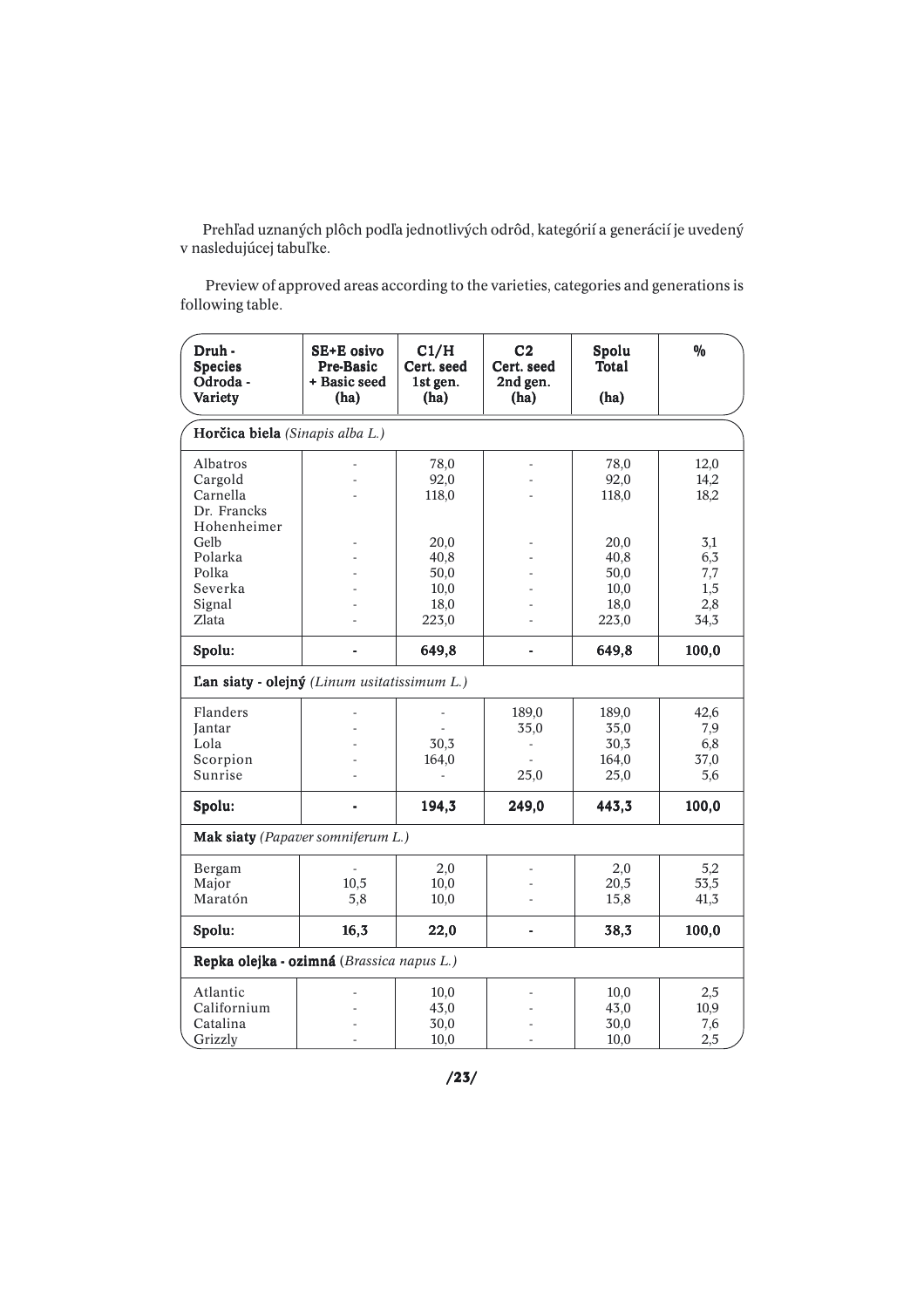| Druh -<br><b>Species</b><br>Odroda -<br>Variety | SE+E osivo<br>Pre-Basic<br>+ Basic seed<br>(ha) | C1/H<br>Cert. seed<br>1st gen.<br>(ha) | C <sub>2</sub><br>Cert. seed<br>2nd gen.<br>(ha) | Spolu<br>Total<br>(ha) | $\frac{0}{0}$ |
|-------------------------------------------------|-------------------------------------------------|----------------------------------------|--------------------------------------------------|------------------------|---------------|
| Jesper                                          |                                                 | 56,0                                   |                                                  | 56,0                   | 14,2          |
| Labrador                                        |                                                 | 6,0                                    |                                                  | 6,0                    | 1,5           |
| Ladoga                                          |                                                 | 15,0                                   |                                                  | 15,0                   | 3,8           |
| Lesia                                           |                                                 | 23,0                                   |                                                  | 23,0                   | 5,8           |
| Manitoba                                        |                                                 | 44,5                                   |                                                  | 44,5                   | 11,3          |
| Ontario                                         |                                                 | 133,5                                  |                                                  | 133,5                  | 33,8          |
| Oponent                                         |                                                 | 10,0                                   |                                                  | 10,0                   | 2,5           |
| Talisman                                        |                                                 | 3,5                                    |                                                  | 3,5                    | 0,9           |
| Verona                                          |                                                 | 10,0                                   |                                                  | 10,0                   | 2,5           |
| Spolu:                                          |                                                 | 394,5                                  |                                                  | 394,5                  | 100,0         |
| Sója fazuľová (Glycine max L.)                  |                                                 |                                        |                                                  |                        |               |
| Aldana                                          |                                                 | 25,0                                   |                                                  | 25,0                   | 4,9           |
| Alma Ata                                        |                                                 | 8,0                                    | 145,7                                            | 153,7                  | 30,4          |
| Belmont                                         |                                                 | $\overline{\phantom{a}}$               | 23,0                                             | 23,0                   | 4,6           |
| Bólyi 45                                        |                                                 |                                        | 16,2                                             | 16,2                   | 3,2           |
| Boróka                                          |                                                 | 5,5                                    | 11,0                                             | 16,5                   | 3,3           |
| Cardiff                                         |                                                 | 26,1                                   | L.                                               | 26,1                   | 5,2           |
| Dorota                                          |                                                 | 5,0                                    | 17,2                                             | 22,2                   | 4,4           |
| Dukát                                           |                                                 |                                        | 22,3                                             | 22,3                   | 4,4           |
| Enterprise                                      |                                                 |                                        | 40,0                                             | 40,0                   | 7,9           |
| Kent                                            |                                                 | 5,0                                    | 19,4                                             | 24,4                   | 4,8           |
| Marlin                                          |                                                 | 4,2                                    | 16,4                                             | 20,6                   | 4,1           |
| Primus                                          |                                                 | 6,5                                    | 29,0                                             | 35,5                   | 7,0           |
| Supra                                           |                                                 | 7,5                                    | 66,7                                             | 74,2                   | 14,7          |
| Tundra                                          |                                                 | 5,5                                    |                                                  | 5,5                    | 1,1           |
| Spolu:                                          |                                                 | 98,3                                   | 406,9                                            | 505,2                  | 100,0         |



/24/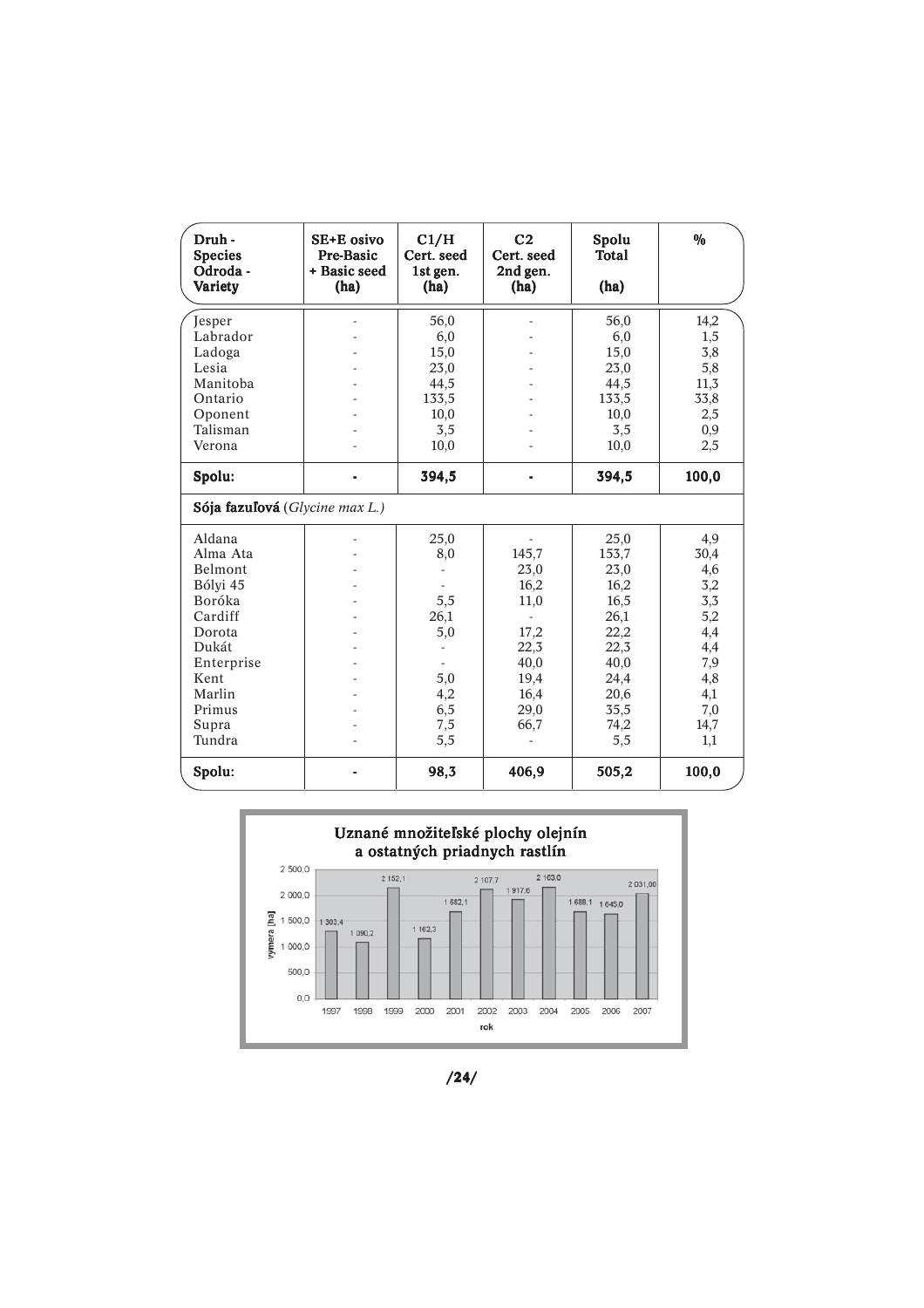## REPY – BEET

 V roku 2007 bolo v rámci uznávania množiteľských plôch prehliadnutých 7,0 ha množiteľských plôch riep čo je o 5,4 ha menej ako v roku 2006.

In the year 2007 there were inspected 7,0 ha beets in Slovakia. It is about 7,0 less than in 2006

| Druh<br>(Species) |                | 2006<br>(ha) | 2007<br>(ha) |
|-------------------|----------------|--------------|--------------|
| Repa – kŕmna      | prehliadnuté   | 12,4         | 7,0          |
| Beta vulgaris L.  | uznané         | 12,4         | 7,0          |
|                   | neuznané       | ۰            | ۰.           |
|                   | $\%$ neuznania |              | ۰            |

| Druh -<br><b>Species</b><br>Odroda -<br>Variety | SE+E osivo<br>Pre-Basic<br>+ Basic seed<br>(ha) | C1/H<br>Cert. seed<br>1st gen.<br>(ha) | C <sub>2</sub><br>Cert. seed<br>2nd gen.<br>(ha) | Spolu<br><b>Total</b><br>(ha) | $\frac{0}{0}$ |  |
|-------------------------------------------------|-------------------------------------------------|----------------------------------------|--------------------------------------------------|-------------------------------|---------------|--|
| <b>Repa kŕmna</b> (Beta vulgaris L)             |                                                 |                                        |                                                  |                               |               |  |
| Bučiansky žltý valec                            |                                                 | 7,0                                    | $\overline{\phantom{0}}$                         | 7,0                           | 100,0         |  |
| Spolu:                                          | -                                               | 7,0                                    | ۰                                                | 7,0                           | 100,0         |  |



/25/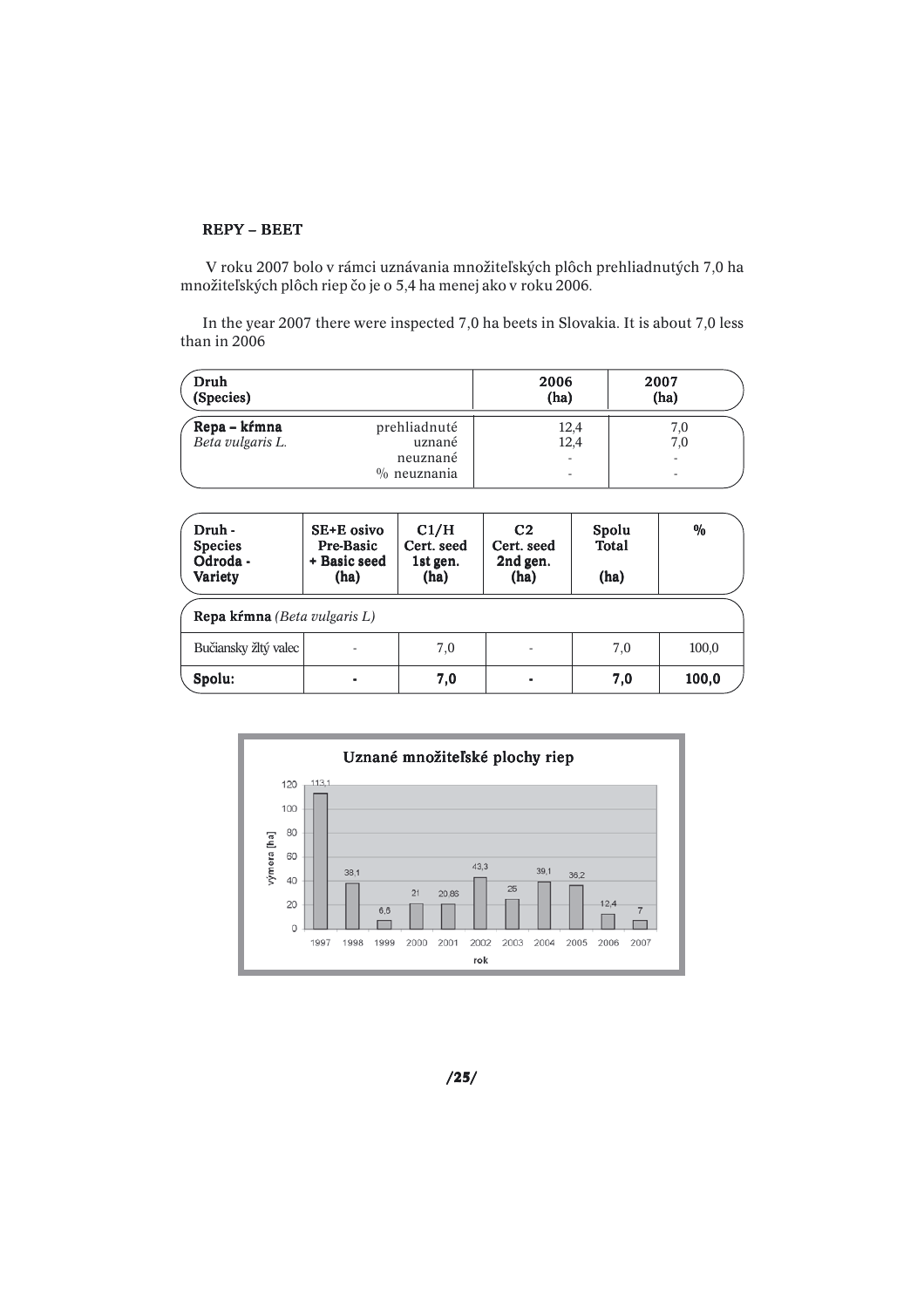# ZEMIAKY – POTATOES

V roku 2007 bolo v rámci uznávania množiteľských plôch prehliadnutých 1006,7 ha zemiakov čo je o 244,5 ha viac ako v roku 2006.

In the year 2007 there were inspected 1006,7 ha of potatoes it is about 244,5 more than in 2006.

| Druh<br>(Species) |                | 2006<br>(ha) | 2007<br>(ha) |
|-------------------|----------------|--------------|--------------|
| Zemiak            | prehliadnuté   | 762,2        | 1006,7       |
| Solanum tuberosum | uznané         | 726,3        | 971,0        |
|                   | neuznané       | 35,9         | 35,7         |
|                   | $\%$ neuznania | 4,7          | 3,6          |

Prehľad o uznaných plochách podľa jednotlivých odrôd, kategórií a generácií je uvedený v tabuľke.

 Preview of approved areas according to varieties, categories and generations is following table.

| Druh -<br><b>Species</b><br>Odroda -<br>Variety | SE+E osivo<br>Pre-Basic<br>+ Basic seed<br>(ha) | C1/H<br>Cert. seed<br>1st gen.<br>(ha) | C <sub>2</sub><br>Cert. seed<br>2nd gen.<br>(ha) | Spolu<br>Total<br>(ha) | $\frac{0}{0}$ |
|-------------------------------------------------|-------------------------------------------------|----------------------------------------|--------------------------------------------------|------------------------|---------------|
| Veľmi skoré                                     |                                                 |                                        |                                                  |                        |               |
| Adora                                           |                                                 |                                        | 2,5                                              | 2,5                    | 0,3           |
| Agata                                           |                                                 | 6,0                                    | 4,9                                              | 10,9                   | 1,1           |
| Anuschka                                        | 8,2                                             | 4,8                                    | 4,0                                              | 17,0                   | 1,8           |
| Astoria                                         |                                                 |                                        | 6,5                                              | 6,5                    | 0,7           |
| Baccara                                         | 5,0                                             |                                        |                                                  | 5,0                    | 0,5           |
| Bellarosa                                       | 7,0                                             | 5,4                                    | 13,7                                             | 26,1                   | 2,7           |
| Colette                                         | 1,7                                             | 6,3                                    | 10,3                                             | 18,3                   | 1,9           |
| Flavia                                          |                                                 | 6,5                                    | 17,0                                             | 23,5                   | 2,4           |
| Impala                                          |                                                 | 7,0                                    | 16,5                                             | 23,5                   | 2,4           |
| Magda                                           |                                                 | 8,1                                    |                                                  | 8,1                    | 0,8           |
| Red Scarlett                                    |                                                 | 4,0                                    |                                                  | 4,0                    | 0,4           |
| Rosara                                          |                                                 | 5,5                                    | 18,4                                             | 23,9                   | 2,5           |
| Vera                                            | 4,0                                             |                                        | 1,0                                              | 5,0                    | 0,5           |
| Verona                                          |                                                 | 1,0                                    |                                                  | 1,0                    | 0,1           |
| Vivaldi                                         |                                                 | 65,6                                   |                                                  | 65,6                   | 6,8           |
| Spolu:                                          | 25,9                                            | 120,2                                  | 94,8                                             | 240,9                  | 24,8%         |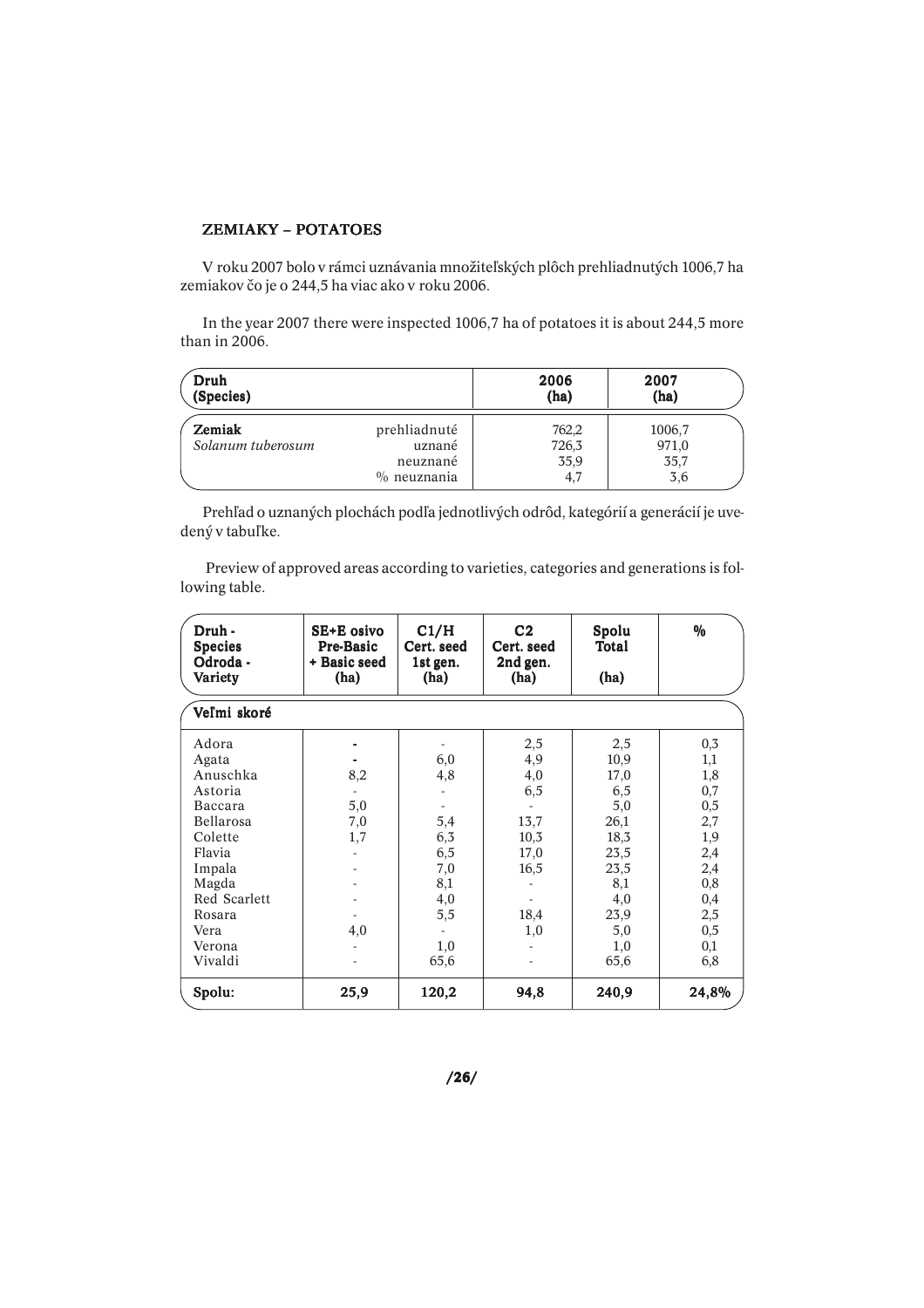| Druh-<br><b>Species</b><br>Odroda -<br>Variety                                                                                                                                                             | SE+E osivo<br>Pre-Basic<br>+ Basic seed<br>(ha)                                                                                                 | C1/H<br>Cert. seed<br>1st gen.<br>(ha)                                                                                                    | C <sub>2</sub><br>Cert. seed<br>2nd gen.<br>(ha)                                                   | Spolu<br><b>Total</b><br>(ha)                                                                                                                | $\%$                                                                                                                                           |
|------------------------------------------------------------------------------------------------------------------------------------------------------------------------------------------------------------|-------------------------------------------------------------------------------------------------------------------------------------------------|-------------------------------------------------------------------------------------------------------------------------------------------|----------------------------------------------------------------------------------------------------|----------------------------------------------------------------------------------------------------------------------------------------------|------------------------------------------------------------------------------------------------------------------------------------------------|
| Skoré                                                                                                                                                                                                      |                                                                                                                                                 |                                                                                                                                           |                                                                                                    |                                                                                                                                              |                                                                                                                                                |
| Albina<br>Almera<br>Arnova<br>Cicero<br>Karlena<br>Lady Claire<br>Livera<br>Monalisa<br>Princess<br>Rodriga<br>Rosalind<br>Svella<br>Timate<br>Vineta                                                      | 0,7<br>$\Box$<br>0,7<br>$\overline{\phantom{a}}$<br>÷,<br>÷,<br>7,2<br>8,3<br>$\mathbb{Z}^{\mathbb{Z}}$<br>1,7                                  | $\frac{1}{2}$<br>8,8<br>÷.<br>6,7<br>3,3<br>$\overline{\phantom{a}}$<br>4,0<br>9,1<br>4,0<br>$\overline{\phantom{a}}$<br>÷.<br>3,7<br>4,8 | 2,9<br>13,6<br>27,0<br>6,2<br>6,8                                                                  | 0,7<br>8,8<br>2,9<br>6,7<br>13,6<br>3,3<br>0,7<br>4,0<br>36,1<br>4,0<br>7,2<br>8,3<br>9,9<br>13,3                                            | 0,1<br>0,9<br>0,3<br>0,7<br>1,4<br>0,3<br>0,1<br>0,4<br>3,7<br>0,4<br>0,7<br>0,9<br>1,0<br>1,4                                                 |
| Viola<br>Spolu:                                                                                                                                                                                            | 8,9<br>27,5                                                                                                                                     | 47,3<br>91,7                                                                                                                              | 4,0<br>60,5                                                                                        | 60,2<br>179,7                                                                                                                                | 6,2<br>18,5                                                                                                                                    |
| Stredne skoré                                                                                                                                                                                              |                                                                                                                                                 |                                                                                                                                           |                                                                                                    |                                                                                                                                              |                                                                                                                                                |
| Agria<br>Aladin<br>Andante<br>Arturia<br>Arwen<br>Atica<br>Bellini<br>Cecile<br>Courage<br>Crispy<br>Dali<br>Ditta<br>El Paso<br>Eridia<br>Evelin<br>Ewelina<br>Filea<br>Granola<br>Korela<br>Lady Rosetta | 1,1<br>$\overline{\phantom{a}}$<br>÷,<br>$\overline{\phantom{a}}$<br>1,4<br>$\frac{1}{2}$<br>÷,<br>6,3<br>9,6<br>1,0<br>1,0<br>$\omega_{\rm c}$ | 22,1<br>3,2<br>4,0<br>$\overline{\phantom{a}}$<br>÷.<br>10,0<br>11,5<br>3,5<br>3,0<br>4,9<br>÷.<br>5,0<br>$\sim$<br>3,3                   | 40,0<br>7,0<br>0,4<br>7,3<br>$\sim$<br>1,1<br>3,9<br>1,7<br>$\overline{\phantom{a}}$<br>5,7<br>7,3 | 63,2<br>3,2<br>11,0<br>0,4<br>1,4<br>17,3<br>11,5<br>1,1<br>7,4<br>1,7<br>3,0<br>4,9<br>5,7<br>6,3<br>9,6<br>1,0<br>7,3<br>5,0<br>1,0<br>3,3 | 6,5<br>0,3<br>1,1<br>0,1<br>0,1<br>1,8<br>1,2<br>0,1<br>0,8<br>0,2<br>0,3<br>0,5<br>0,6<br>0,6<br>1,0<br>0,1<br>$\rm 0.8$<br>0,5<br>0,1<br>0,3 |
| Laura<br>Ledea<br>Lipta<br>Marabel<br>Maranca                                                                                                                                                              | 10,8<br>3,7<br>1,2<br>7,5<br>$\mathcal{L}^{\pm}$                                                                                                | 13,1<br>$\overline{\phantom{a}}$<br>$\mathbb{L}$<br>21,8<br>8,3                                                                           | 15,0<br>$\overline{\phantom{a}}$<br>$\overline{\phantom{a}}$<br>32,0<br>12,0                       | 38,8<br>3,7<br>1,2<br>61,3<br>20,3                                                                                                           | 4,0<br>0,4<br>0,1<br>6,3<br>2,1                                                                                                                |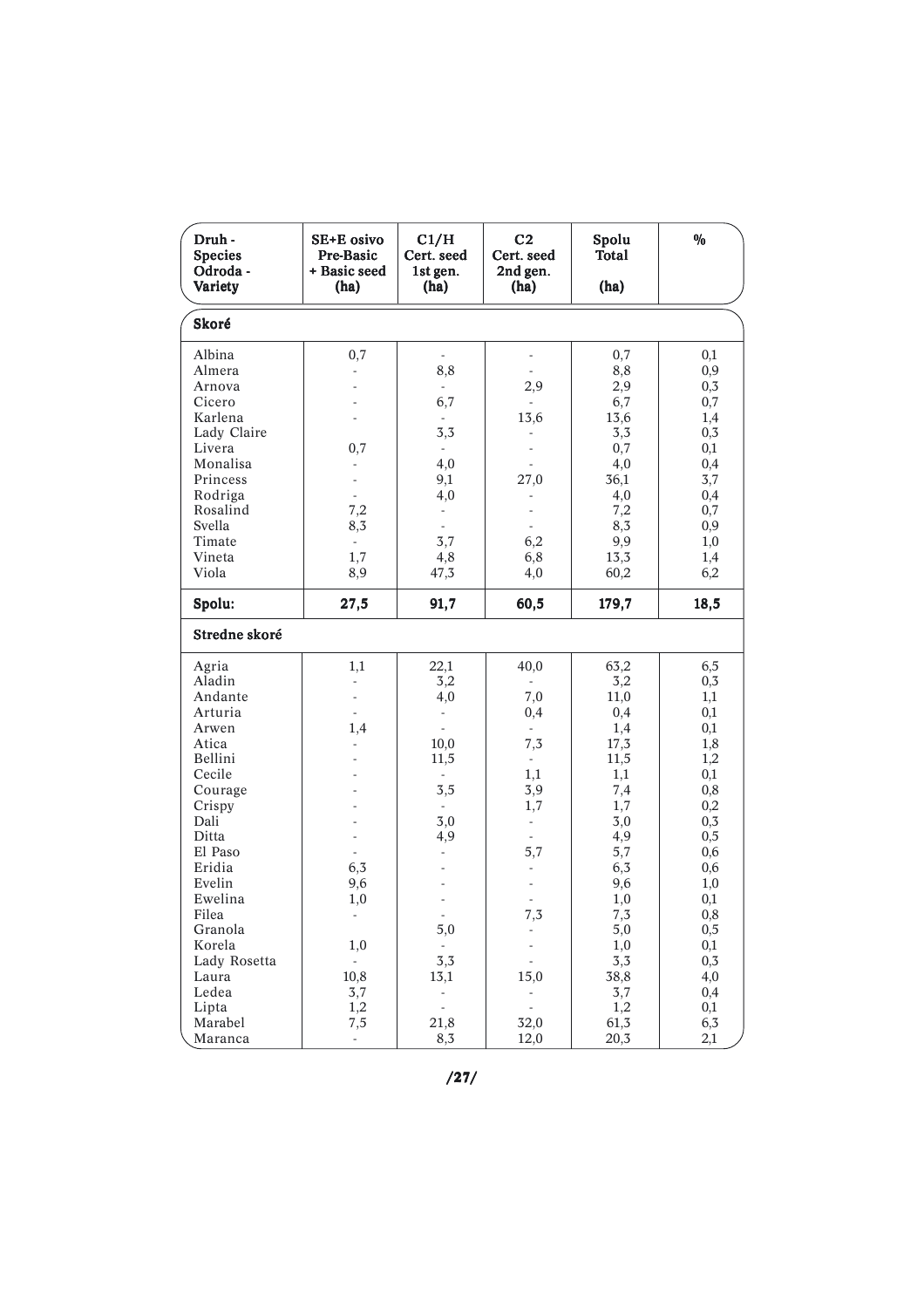| Druh -<br><b>Species</b><br>Odroda -<br>Variety | SE+E osivo<br>Pre-Basic<br>+ Basic seed<br>(ha) | C1/H<br>Cert. seed<br>1st gen.<br>(ha) | C <sub>2</sub><br>Cert. seed<br>2nd gen.<br>(ha) | Spolu<br><b>Total</b><br>(ha) | $\frac{0}{0}$ |
|-------------------------------------------------|-------------------------------------------------|----------------------------------------|--------------------------------------------------|-------------------------------|---------------|
| Matador                                         |                                                 | 4,4                                    |                                                  | 4,4                           | 0,5           |
| Milva                                           |                                                 | 14,7                                   |                                                  | 14,7                          | 1,5           |
| Murato                                          |                                                 | 4,0                                    |                                                  | 4,0                           | 0,4           |
| Nancy                                           | 1,2                                             |                                        |                                                  | 1,2                           | 0,1           |
| Olympia                                         |                                                 | 0,2                                    |                                                  | 0,2                           | 0,0           |
| Picasso                                         |                                                 | 8,0                                    |                                                  | 8,0                           | 0,8           |
| Ramos                                           |                                                 | 9,9                                    | $\overline{\phantom{0}}$                         | 9,9                           | 1,0           |
| Rafaela                                         | $\overline{\phantom{a}}$                        | 6,5                                    | 6,0                                              | 12,5                          | 1,3           |
| Red Anna                                        | 1,7                                             | 67,0                                   |                                                  | 68,7                          | 7,1           |
| Rosella                                         | 0,9                                             | 7,7                                    |                                                  | 8,6                           | 0,9           |
| Rosetta                                         |                                                 |                                        | 10,0                                             | 10,0                          | 1,0           |
| Santé                                           |                                                 | 13,8                                   | 3,4                                              | 17,2                          | 1,8           |
| Solara                                          | 0,9                                             |                                        | 13,0                                             | 13,9                          | 1,4           |
| Stemster                                        |                                                 |                                        | 8,3                                              | 8,3                           | 0,9           |
| VE A/26/1                                       | 1,8                                             |                                        |                                                  | 1,8                           | 0,2           |
| Victoria                                        |                                                 |                                        | 3,0                                              | 3,0                           | 0,3           |
| Spolu:                                          | 50,1                                            | 249,9                                  | 177,1                                            | 477,0                         | 49,1          |
| Stredne neskoré                                 |                                                 |                                        |                                                  |                               |               |
| Desireé                                         |                                                 |                                        | 6,9                                              | 6,9                           | 0,71          |
| Jelly                                           | 3,4                                             | 3,9                                    | L.                                               | 7,3                           | 0,75          |
| Marena                                          | 9,0                                             | 10,2                                   | 34,0                                             | 53,2                          | 5,48          |
| Markies                                         |                                                 | 6,0                                    |                                                  | 6,0                           | 0,62          |
| Spolu:                                          | 12,4                                            | 20,1                                   | 34,0                                             | 73,4                          | 7,56          |
| Spolu:                                          | 115,9                                           | 481,9                                  | 366,4                                            | 971,0                         | 100,0         |



/28/